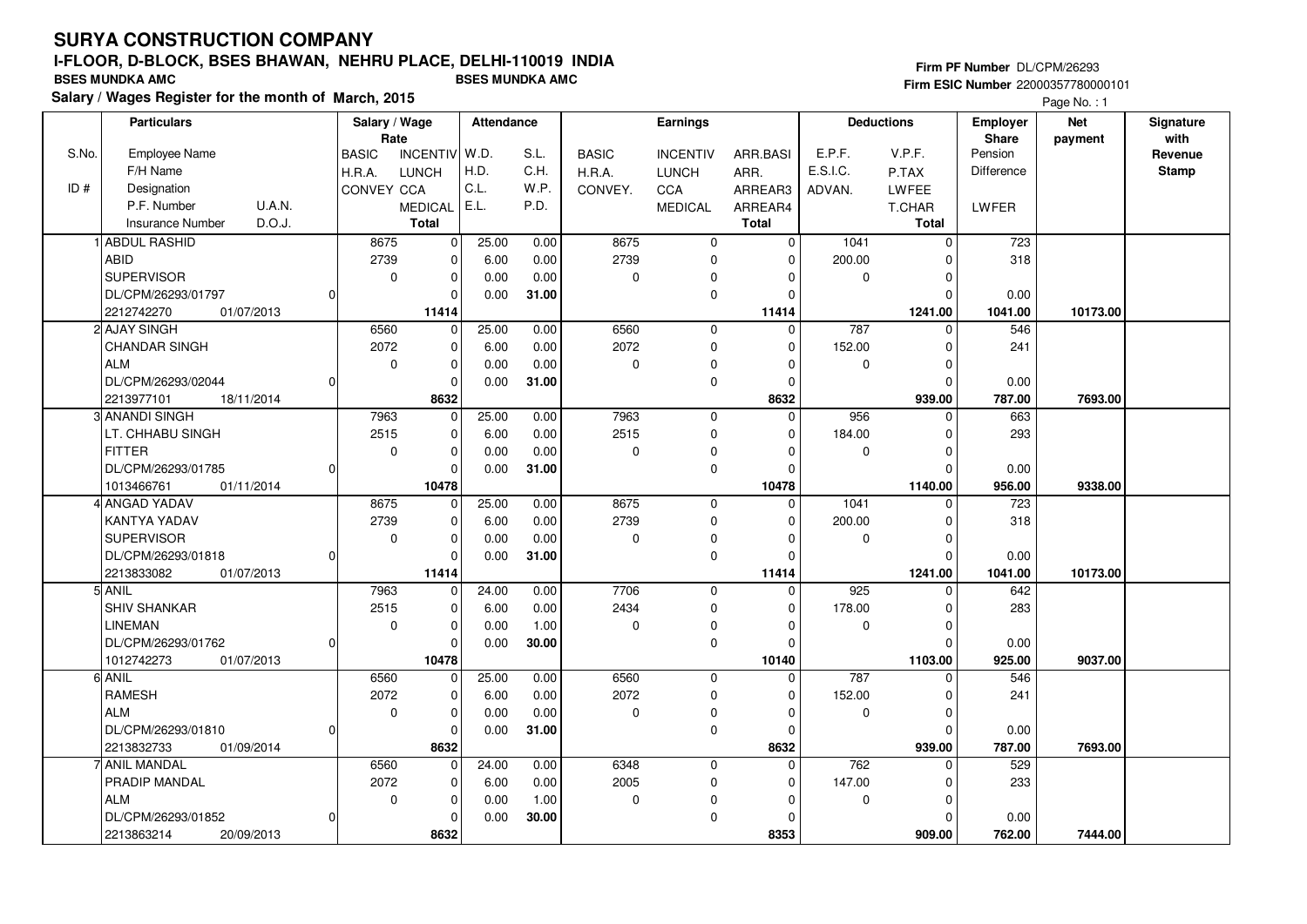#### **Firm PF Number** DL/CPM/26293 **Firm ESIC Number** 22000357780000101

|       | <b>Particulars</b>                |          | Salary / Wage        |                                | Attendance |       |              | Earnings        |                         |             | <b>Deductions</b>      | <b>Employer</b>         | <b>Net</b> | Signature       |
|-------|-----------------------------------|----------|----------------------|--------------------------------|------------|-------|--------------|-----------------|-------------------------|-------------|------------------------|-------------------------|------------|-----------------|
| S.No. | <b>Employee Name</b>              |          | Rate<br><b>BASIC</b> | <b>INCENTIV</b>                | W.D.       | S.L.  | <b>BASIC</b> | <b>INCENTIV</b> | ARR.BASI                | E.P.F.      | V.P.F.                 | <b>Share</b><br>Pension | payment    | with<br>Revenue |
|       | F/H Name                          |          | H.R.A.               | <b>LUNCH</b>                   | H.D.       | C.H.  | H.R.A.       | LUNCH           | ARR.                    | E.S.I.C.    | P.TAX                  | Difference              |            | <b>Stamp</b>    |
| ID#   | Designation                       |          | CONVEY CCA           |                                | C.L.       | W.P.  |              | CCA             | ARREAR3                 |             |                        |                         |            |                 |
|       | P.F. Number<br>U.A.N.             |          |                      |                                | E.L.       | P.D.  | CONVEY.      |                 |                         | ADVAN.      | LWFEE                  |                         |            |                 |
|       | D.O.J.<br><b>Insurance Number</b> |          |                      | <b>MEDICAL</b><br><b>Total</b> |            |       |              | <b>MEDICAL</b>  | ARREAR4<br><b>Total</b> |             | T.CHAR<br><b>Total</b> | LWFER                   |            |                 |
|       |                                   |          |                      |                                |            |       |              |                 |                         |             |                        |                         |            |                 |
|       | 8 ARJUN PARSAD                    |          | 7963                 | $\mathbf 0$                    | 24.00      | 0.00  | 7706         | $\mathbf 0$     | 0                       | 925         | $\Omega$               | 642                     |            |                 |
|       | JHALLU PARSAD                     |          | 2515                 | 0                              | 6.00       | 0.00  | 2434         | 0               | $\mathbf 0$             | 178.00      | <sup>0</sup>           | 283                     |            |                 |
|       | <b>LINEMAN</b>                    |          | $\mathbf 0$          | $\mathbf 0$                    | 0.00       | 1.00  | 0            | 0               | $\Omega$                | 0           | $\Omega$               |                         |            |                 |
|       | DL/CPM/26293/01798                | $\Omega$ |                      | $\Omega$                       | 0.00       | 30.00 |              | $\mathbf 0$     | 0                       |             | O                      | 0.00                    |            |                 |
|       | 2212742275<br>01/07/2013          |          |                      | 10478                          |            |       |              |                 | 10140                   |             | 1103.00                | 925.00                  | 9037.00    |                 |
|       | 9 ASHOK KUMAR                     |          | 6560                 | $\mathbf 0$                    | 24.00      | 0.00  | 6348         | $\mathbf 0$     | $\Omega$                | 762         | $\Omega$               | 529                     |            |                 |
|       | MAHABIR SINGH                     |          | 2072                 | 0                              | 6.00       | 0.00  | 2005         | $\mathbf 0$     | 0                       | 147.00      | $\Omega$               | 233                     |            |                 |
|       | <b>ALM</b>                        |          | $\mathbf 0$          | $\mathbf 0$                    | 0.00       | 1.00  | 0            | 0               | $\Omega$                | $\mathbf 0$ | n                      |                         |            |                 |
|       | DL/CPM/26293/01807                | $\Omega$ |                      | $\mathbf 0$                    | 0.00       | 30.00 |              | $\mathbf 0$     | $\Omega$                |             | $\Omega$               | 0.00                    |            |                 |
|       | 2213832591<br>01/07/2013          |          |                      | 8632                           |            |       |              |                 | 8353                    |             | 909.00                 | 762.00                  | 7444.00    |                 |
|       | 10 ASHOK PASWAN                   |          | 7963                 | $\mathbf 0$                    | 24.00      | 0.00  | 7706         | $\mathbf 0$     | $\mathbf 0$             | 925         | $\Omega$               | 642                     |            |                 |
|       | <b>RIJAN PASWAN</b>               |          | 2515                 | 0                              | 6.00       | 0.00  | 2434         | $\mathbf 0$     | $\Omega$                | 178.00      | O                      | 283                     |            |                 |
|       | <b>LINEMAN</b>                    |          | $\mathbf 0$          | $\mathbf 0$                    | 0.00       | 1.00  | 0            | $\mathbf 0$     | $\Omega$                | $\mathbf 0$ | $\Omega$               |                         |            |                 |
|       | DL/CPM/26293/01763                | 0        |                      | $\Omega$                       | 0.00       | 30.00 |              | $\mathbf 0$     | $\Omega$                |             |                        | 0.00                    |            |                 |
|       | 1012742276<br>01/07/2013          |          |                      | 10478                          |            |       |              |                 | 10140                   |             | 1103.00                | 925.00                  | 9037.00    |                 |
|       | 11 BABLU                          |          | 6560                 | $\mathbf 0$                    | 24.00      | 0.00  | 6348         | $\mathbf 0$     | 0                       | 762         | $\Omega$               | 529                     |            |                 |
|       | SAURAJ SINGH                      |          | 2072                 | $\mathbf 0$                    | 6.00       | 0.00  | 2005         | 0               | $\Omega$                | 147.00      | O                      | 233                     |            |                 |
|       | <b>ALM</b>                        |          | $\mathbf 0$          | $\mathbf 0$                    | 0.00       | 1.00  | 0            | 0               | $\Omega$                | $\mathbf 0$ | n                      |                         |            |                 |
|       | DL/CPM/26293/01803                | $\Omega$ |                      | $\mathbf 0$                    | 0.00       | 30.00 |              | $\mathbf 0$     | $\Omega$                |             | n                      | 0.00                    |            |                 |
|       | 2213832575<br>01/07/2013          |          |                      | 8632                           |            |       |              |                 | 8353                    |             | 909.00                 | 762.00                  | 7444.00    |                 |
|       | 12 BABU LAL                       |          | 6560                 | $\mathbf 0$                    | 21.00      | 0.00  | 5714         | $\mathbf 0$     | $\overline{0}$          | $\mathbf 0$ |                        | $\mathbf 0$             |            |                 |
|       | KHYALI RAM                        |          | 2072                 | $\mathbf 0$                    | 6.00       | 0.00  | 1805         | $\mathbf 0$     | $\Omega$                | 132.00      |                        | $\mathbf 0$             |            |                 |
|       | <b>ALM</b>                        |          | $\mathbf 0$          | $\mathbf 0$                    | 0.00       | 4.00  | 0            | 0               | $\Omega$                | 0           | $\Omega$               |                         |            |                 |
|       |                                   |          |                      | $\mathbf 0$                    | 0.00       | 27.00 |              | $\mathbf 0$     | 0                       |             | $\Omega$               | 0.00                    |            |                 |
|       | 2213833084<br>01/07/2013          |          |                      | 8632                           |            |       |              |                 | 7519                    |             | 132.00                 | 0.00                    | 7387.00    |                 |
|       | 13 BALMAKUND                      |          | 7963                 | $\mathbf 0$                    | 25.00      | 0.00  | 7963         | $\mathbf 0$     | $\Omega$                | 956         | $\Omega$               | 663                     |            |                 |
|       | MAHESHWER SINGH                   |          | 2515                 | $\mathbf 0$                    | 6.00       | 0.00  | 2515         | $\mathbf 0$     | $\Omega$                | 184.00      | $\Omega$               | 293                     |            |                 |
|       | <b>LINEMAN</b>                    |          | $\mathbf 0$          | $\mathbf 0$                    | 0.00       | 0.00  | 0            | 0               | $\Omega$                | $\mathbf 0$ | n                      |                         |            |                 |
|       | DL/CPM/26293/01836                | 0l       |                      | $\mathbf 0$                    | 0.00       | 31.00 |              | $\mathbf 0$     | 0                       |             | $\Omega$               | 0.00                    |            |                 |
|       | 1012742277<br>01/07/2013          |          |                      | 10478                          |            |       |              |                 | 10478                   |             | 1140.00                | 956.00                  | 9338.00    |                 |
|       | 14 BHERO                          |          | 6560                 | 0                              | 24.00      | 0.00  | 6348         | $\mathbf 0$     | 0                       | 762         | $\Omega$               | 529                     |            |                 |
|       | <b>NARAYAN</b>                    |          | 2072                 | $\mathbf 0$                    | 6.00       | 0.00  | 2005         | $\mathbf 0$     | $\Omega$                | 147.00      | ŋ                      | 233                     |            |                 |
|       | ALM                               |          | $\mathbf 0$          | 0                              | 0.00       | 1.00  | 0            | 0               | $\Omega$                | 0           | O                      |                         |            |                 |
|       | DL/CPM/26293/01787                | 0        |                      | 0                              | 0.00       | 30.00 |              | $\mathbf 0$     | $\Omega$                |             |                        | 0.00                    |            |                 |
|       | 1013500536<br>01/07/2013          |          |                      | 8632                           |            |       |              |                 | 8353                    |             | 909.00                 | 762.00                  | 7444.00    |                 |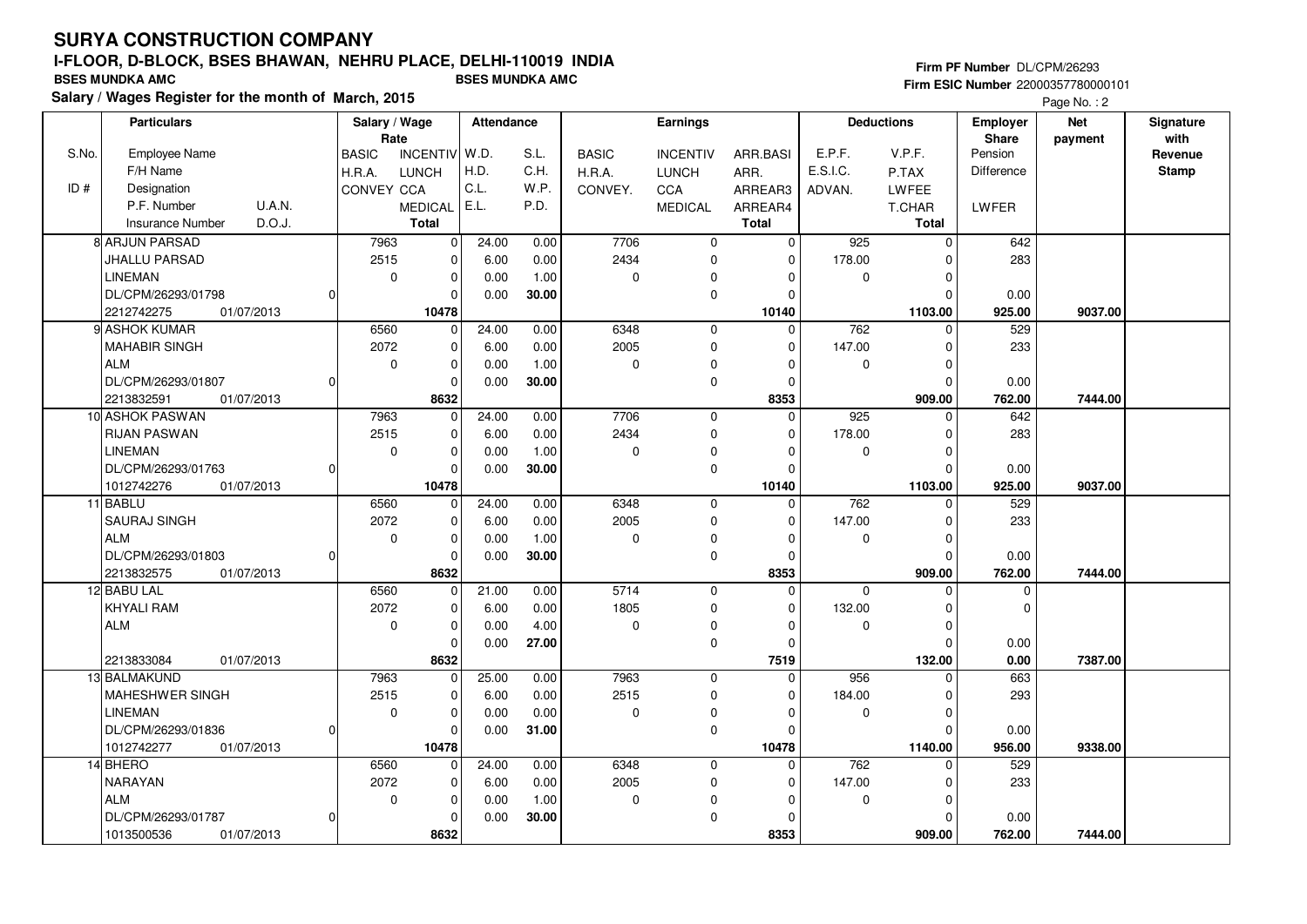#### **Firm PF Number** DL/CPM/26293 **Firm ESIC Number** 22000357780000101

|       | <b>Particulars</b>                                    |                | Salary / Wage<br>Rate |                  | Attendance   |               |              | <b>Earnings</b> |                         |             | <b>Deductions</b>          | <b>Employer</b><br>Share | <b>Net</b> | Signature<br>with |
|-------|-------------------------------------------------------|----------------|-----------------------|------------------|--------------|---------------|--------------|-----------------|-------------------------|-------------|----------------------------|--------------------------|------------|-------------------|
| S.No. | Employee Name                                         |                | <b>BASIC</b>          | <b>INCENTIV</b>  | W.D.         | S.L.          | <b>BASIC</b> | <b>INCENTIV</b> | ARR.BASI                | E.P.F.      | V.P.F.                     | Pension                  | payment    | Revenue           |
|       | F/H Name                                              |                | H.R.A.                | <b>LUNCH</b>     | H.D.         | C.H.          | H.R.A.       | <b>LUNCH</b>    | ARR.                    | E.S.I.C.    | P.TAX                      | <b>Difference</b>        |            | <b>Stamp</b>      |
| ID#   | Designation                                           |                | <b>CONVEY CCA</b>     |                  | C.L.         | W.P.          | CONVEY.      | CCA             | ARREAR3                 | ADVAN.      | LWFEE                      |                          |            |                   |
|       | <b>U.A.N.</b><br>P.F. Number                          |                |                       | <b>MEDICAL</b>   | E.L.         | P.D.          |              | <b>MEDICAL</b>  | ARREAR4                 |             | T.CHAR                     | <b>LWFER</b>             |            |                   |
|       | D.O.J.<br><b>Insurance Number</b>                     |                |                       | <b>Total</b>     |              |               |              |                 | <b>Total</b>            |             | <b>Total</b>               |                          |            |                   |
|       | 15 BHUPENDER                                          |                | 6560                  | 0                | 24.00        | 0.00          | 6348         | $\mathbf 0$     | $\Omega$                | 762         | $\mathbf 0$                | 529                      |            |                   |
|       | OM PARKASH                                            |                | 2072                  | 0                | 6.00         | 0.00          | 2005         | 0               | $\Omega$                | 147.00      | $\mathbf 0$                | 233                      |            |                   |
|       | <b>ALM</b>                                            |                | $\mathbf 0$           | 0                | 0.00         | 1.00          | $\mathbf 0$  | $\Omega$        | $\Omega$                | $\mathbf 0$ | $\mathbf 0$                |                          |            |                   |
|       | DL/CPM/26293/01839                                    | $\Omega$       |                       | 0                | 0.00         | 30.00         |              | 0               | $\Omega$                |             | $\mathbf 0$                | 0.00                     |            |                   |
|       | 2213834568<br>01/07/2013                              |                |                       | 8632             |              |               |              |                 | 8353                    |             | 909.00                     | 762.00                   | 7444.00    |                   |
|       | 16 BIJENDER                                           |                | 6560                  | $\Omega$         | 24.00        | 0.00          | 6348         | $\mathbf 0$     | $\Omega$                | 762         | $\Omega$                   | 529                      |            |                   |
|       | <b>EIDAL SINGH</b>                                    |                | 2072                  | 0                | 6.00         | 0.00          | 2005         | 0               | $\mathbf 0$             | 147.00      | $\mathbf 0$                | 233                      |            |                   |
|       | <b>ALM</b>                                            |                | $\pmb{0}$             |                  |              |               |              | $\Omega$        | $\Omega$                |             |                            |                          |            |                   |
|       |                                                       | $\Omega$       |                       | 0                | 0.00         | 1.00          | $\mathbf 0$  |                 | $\Omega$                | $\mathbf 0$ | $\mathbf 0$<br>$\mathbf 0$ |                          |            |                   |
|       | DL/CPM/26293/01811                                    |                |                       | $\mathbf 0$      | 0.00         | 30.00         |              | $\pmb{0}$       |                         |             |                            | 0.00                     | 7444.00    |                   |
|       | 2213832734<br>01/07/2013<br>17 BIRENDRA MANDAL        |                |                       | 8632<br>$\Omega$ | 24.00        | 0.00          | 6348         |                 | 8353<br>$\mathbf{0}$    | 762         | 909.00                     | 762.00<br>529            |            |                   |
|       |                                                       |                | 6560<br>2072          |                  |              |               | 2005         | $\mathbf 0$     | $\Omega$                |             | $\mathbf 0$                |                          |            |                   |
|       | <b>DASHARATH MANDAL</b><br><b>ALM</b>                 |                |                       | 0                | 6.00         | 0.00          |              | $\mathbf 0$     |                         | 147.00      | $\mathbf 0$                | 233                      |            |                   |
|       | DL/CPM/26293/01853                                    |                | $\mathbf 0$           | 0                | 0.00         | 1.00          | $\mathbf 0$  | $\mathbf 0$     | $\Omega$                | $\mathbf 0$ | $\mathbf 0$                |                          |            |                   |
|       |                                                       | $\Omega$       |                       | 0                | 0.00         | 30.00         |              | 0               | $\Omega$<br>8353        |             | $\mathbf 0$                | 0.00                     |            |                   |
|       | 20/09/2013<br>2213863216<br>18 BRIJESH GUPTA          |                | 7963                  | 8632<br>0        | 0.00         | 0.00          | 0            | 0               | $\Omega$                | $\mathbf 0$ | 909.00<br>$\mathbf 0$      | 762.00<br>$\mathbf 0$    | 7444.00    |                   |
|       | PHOOL CHAND GUPTA                                     |                | 2515                  | 0                | 0.00         | 0.00          | $\mathsf 0$  | 0               | O                       | 0.00        | $\mathbf 0$                | $\Omega$                 |            |                   |
|       | <b>LINEMAN</b>                                        |                | $\mathbf 0$           |                  |              |               | $\mathbf 0$  | $\mathbf 0$     | $\Omega$                |             | $\mathbf 0$                |                          |            |                   |
|       |                                                       |                |                       | $\mathbf 0$      | 0.00         | 31.00         |              |                 |                         | $\mathbf 0$ |                            |                          |            |                   |
|       | DL/CPM/26293/02043                                    | $\Omega$       |                       | $\mathbf 0$      | 0.00         | 0.00          |              | $\mathbf 0$     | $\Omega$                |             | $\mathbf 0$                | 0.00                     |            |                   |
|       | 2213977095<br>18/11/2014<br>19 CHANDRASHEKHAR KU. SEN |                | 6560                  | 10478<br>0       | 24.00        | 0.00          | 6348         | $\mathbf 0$     | $\mathbf 0$<br>$\Omega$ | 762         | 0.00<br>$\Omega$           | 0.00<br>529              | 0.00       |                   |
|       | <b>AGAMLAL SEN</b>                                    |                | 2072                  | $\mathbf 0$      | 6.00         | 0.00          | 2005         | $\mathbf 0$     | $\Omega$                | 147.00      | $\mathbf 0$                | 233                      |            |                   |
|       | <b>ALM</b>                                            |                |                       |                  |              |               | $\Omega$     |                 | $\Omega$                |             | $\mathbf 0$                |                          |            |                   |
|       | DL/CPM/26293/01817                                    | $\Omega$       | $\mathbf 0$           | 0<br>$\mathbf 0$ | 0.00<br>0.00 | 1.00<br>30.00 |              | 0               | $\Omega$                | $\mathbf 0$ | $\Omega$                   |                          |            |                   |
|       |                                                       |                |                       |                  |              |               |              | $\mathbf 0$     |                         |             |                            | 0.00                     |            |                   |
|       | 2213833080<br>01/07/2013<br>20 CHHOTU KUMAR           |                | 7963                  | 8632<br>0        | 25.00        | 0.00          | 7963         | $\mathbf 0$     | 8353<br>$\Omega$        | 956         | 909.00<br>$\mathbf 0$      | 762.00<br>663            | 7444.00    |                   |
|       | <b>GARBHI PRASAD SINGH</b>                            |                | 2515                  | $\mathbf 0$      | 6.00         | 0.00          | 2515         | $\mathbf 0$     | $\Omega$                | 184.00      | $\mathbf 0$                | 293                      |            |                   |
|       |                                                       |                |                       |                  |              |               |              |                 |                         |             |                            |                          |            |                   |
|       | <b>LINEMAN</b>                                        |                | $\mathbf 0$           | $\mathbf 0$      | 0.00         | 0.00          | $\mathbf 0$  | 0               | $\Omega$<br>$\Omega$    | $\mathbf 0$ | $\mathbf 0$<br>$\Omega$    |                          |            |                   |
|       | DL/CPM/26293/01765                                    | $\overline{0}$ |                       | 0                | 0.00         | 31.00         |              | 0               |                         |             |                            | 0.00                     |            |                   |
|       | 1012742281<br>01/07/2013                              |                |                       | 10478            |              |               |              |                 | 10478                   |             | 1140.00                    | 956.00                   | 9338.00    |                   |
|       | 21 DEEPAK KUMAR                                       |                | 7963                  | 0                | 24.00        | 0.00          | 7706         | $\mathbf 0$     | $\Omega$                | 925         | $\mathbf 0$                | 642                      |            |                   |
|       | <b>RAM NIWASH</b>                                     |                | 2515                  | 0                | 6.00         | 0.00          | 2434         | 0               | $\Omega$                | 178.00      | 0                          | 283                      |            |                   |
|       | <b>LINEMAN</b>                                        |                | $\mathbf 0$           | $\mathbf 0$      | 0.00         | 1.00          | $\mathbf 0$  | $\Omega$        | $\Omega$                | $\mathbf 0$ | $\mathbf 0$                |                          |            |                   |
|       | DL/CPM/26293/01794                                    | $\Omega$       |                       | $\Omega$         | 0.00         | 30.00         |              | $\mathbf 0$     | O                       |             | $\Omega$                   | 0.00                     |            |                   |
|       | 1113957143<br>01/07/2013                              |                |                       | 10478            |              |               |              |                 | 10140                   |             | 1103.00                    | 925.00                   | 9037.00    |                   |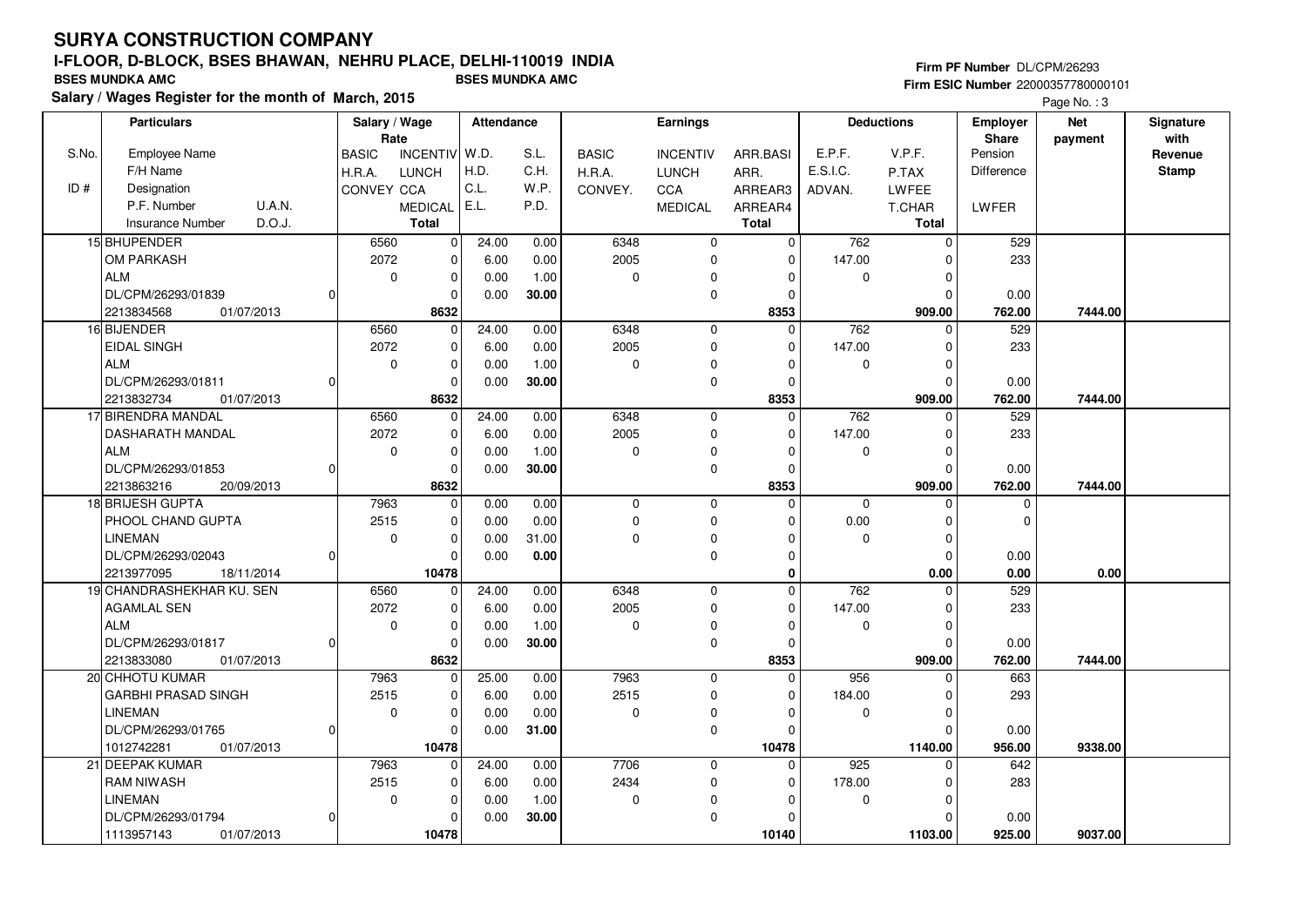#### **Firm PF Number** DL/CPM/26293 **Firm ESIC Number** 22000357780000101

|       | <b>Particulars</b>                |   | Salary / Wage        |                 | Attendance |       |              | Earnings        |              |             | <b>Deductions</b> | <b>Employer</b>         | <b>Net</b> | Signature<br>with |
|-------|-----------------------------------|---|----------------------|-----------------|------------|-------|--------------|-----------------|--------------|-------------|-------------------|-------------------------|------------|-------------------|
| S.No. | Employee Name                     |   | Rate<br><b>BASIC</b> | <b>INCENTIV</b> | W.D.       | S.L.  | <b>BASIC</b> | <b>INCENTIV</b> | ARR.BASI     | E.P.F.      | V.P.F.            | <b>Share</b><br>Pension | payment    | Revenue           |
|       | F/H Name                          |   | H.R.A.               | <b>LUNCH</b>    | H.D.       | C.H.  | H.R.A.       | <b>LUNCH</b>    | ARR.         | E.S.I.C.    | P.TAX             | Difference              |            | <b>Stamp</b>      |
| ID#   | Designation                       |   | CONVEY CCA           |                 | C.L.       | W.P.  | CONVEY.      | CCA             | ARREAR3      | ADVAN.      | LWFEE             |                         |            |                   |
|       | P.F. Number<br><b>U.A.N.</b>      |   |                      | <b>MEDICAL</b>  | E.L.       | P.D.  |              | <b>MEDICAL</b>  | ARREAR4      |             | T.CHAR            | LWFER                   |            |                   |
|       | D.O.J.<br><b>Insurance Number</b> |   |                      | <b>Total</b>    |            |       |              |                 | <b>Total</b> |             | Total             |                         |            |                   |
|       | 22 DINKAR KUMAR SEN               |   | 7963                 | $\Omega$        | 25.00      | 0.00  | 7963         | 0               | 0            | 956         | $\mathbf 0$       | 663                     |            |                   |
|       | <b>AGAMLAL SEN</b>                |   | 2515                 | 0               | 6.00       | 0.00  | 2515         | 0               | $\Omega$     | 184.00      | $\mathbf 0$       | 293                     |            |                   |
|       | <b>LINEMAN</b>                    |   | $\mathbf 0$          | $\mathbf 0$     | 0.00       | 0.00  | $\mathbf 0$  | $\Omega$        | $\Omega$     | $\mathbf 0$ | $\mathbf 0$       |                         |            |                   |
|       | DL/CPM/26293/01760                |   |                      | $\Omega$        | 0.00       | 31.00 |              | $\mathbf 0$     | $\Omega$     |             | $\Omega$          | 0.00                    |            |                   |
|       | 1010079092<br>01/07/2013          |   |                      | 10478           |            |       |              |                 | 10478        |             | 1140.00           | 956.00                  | 9338.00    |                   |
|       | 23 GAUTAM KUMAR                   |   | 7963                 | $\Omega$        | 24.00      | 0.00  | 7706         | $\mathbf 0$     | $\Omega$     | 925         | $\mathbf 0$       | 642                     |            |                   |
|       | SRIDHAR SINGH                     |   | 2515                 | $\Omega$        | 6.00       | 0.00  | 2434         | $\Omega$        | $\Omega$     | 178.00      | $\mathbf 0$       | 283                     |            |                   |
|       | <b>LINEMAN</b>                    |   | 0                    | $\mathbf 0$     | 0.00       | 1.00  | 0            | $\Omega$        | $\Omega$     | 0           | $\mathbf 0$       |                         |            |                   |
|       | DL/CPM/26293/01813                |   |                      | $\Omega$        | 0.00       | 30.00 |              | $\mathbf 0$     | $\Omega$     |             | $\mathbf 0$       | 0.00                    |            |                   |
|       | 01/07/2013<br>2213832745          |   |                      | 10478           |            |       |              |                 | 10140        |             | 1103.00           | 925.00                  | 9037.00    |                   |
|       | 24 GOVIND                         |   | 7963                 | 0               | 24.00      | 0.00  | 7706         | $\mathbf 0$     | $\mathbf 0$  | 925         | 0                 | 642                     |            |                   |
|       | <b>DILIP SINGH</b>                |   | 2515                 | $\mathbf 0$     | 6.00       | 0.00  | 2434         | 0               | $\Omega$     | 178.00      | $\mathbf 0$       | 283                     |            |                   |
|       | <b>LINEMAN</b>                    |   | 0                    | $\mathbf 0$     | 0.00       | 1.00  | 0            | $\mathbf 0$     | $\Omega$     | $\mathbf 0$ | $\Omega$          |                         |            |                   |
|       | DL/CPM/26293/01808                |   |                      | $\Omega$        | 0.00       | 30.00 |              | $\mathbf 0$     | $\Omega$     |             | $\Omega$          | 0.00                    |            |                   |
|       | 2213832598<br>01/07/2013          |   |                      | 10478           |            |       |              |                 | 10140        |             | 1103.00           | 925.00                  | 9037.00    |                   |
|       | 25 GUDDU SINGH                    |   | 7963                 | $\Omega$        | 24.00      | 0.00  | 7706         | $\mathbf 0$     | $\Omega$     | 925         | $\mathbf 0$       | 642                     |            |                   |
|       | SAURAJ SINGH                      |   | 2515                 | $\Omega$        | 6.00       | 0.00  | 2434         | $\mathbf 0$     | $\Omega$     | 178.00      | $\mathbf 0$       | 283                     |            |                   |
|       | LINEMAN                           |   | 0                    | $\Omega$        | 0.00       | 1.00  | 0            | 0               | $\Omega$     | $\mathbf 0$ | $\mathbf 0$       |                         |            |                   |
|       | DL/CPM/26293/01832                |   |                      | $\Omega$        | 0.00       | 30.00 |              | $\mathbf 0$     | $\Omega$     |             | $\mathbf 0$       | 0.00                    |            |                   |
|       | 1012742408<br>01/07/2013          |   |                      | 10478           |            |       |              |                 | 10140        |             | 1103.00           | 925.00                  | 9037.00    |                   |
|       | 26 HIRA                           |   | 7963                 | $\Omega$        | 25.00      | 0.00  | 7963         | 0               | $\Omega$     | 956         | $\Omega$          | 663                     |            |                   |
|       | CHHABU SINGH                      |   | 2515                 | $\Omega$        | 6.00       | 0.00  | 2515         | $\Omega$        | $\Omega$     | 184.00      | $\mathbf 0$       | 293                     |            |                   |
|       | LINEMAN                           |   | 0                    | $\mathbf 0$     | 0.00       | 0.00  | 0            | 0               | $\Omega$     | 0           | $\mathbf 0$       |                         |            |                   |
|       | DL/CPM/26293/01784                | ŋ |                      | 0               | 0.00       | 31.00 |              | $\mathbf 0$     | $\Omega$     |             | $\Omega$          | 0.00                    |            |                   |
|       | 1013034860<br>01/07/2013          |   |                      | 10478           |            |       |              |                 | 10478        |             | 1140.00           | 956.00                  | 9338.00    |                   |
|       | 27 JASWANT                        |   | 6560                 | $\Omega$        | 24.00      | 0.00  | 6348         | $\mathbf 0$     | $\Omega$     | 762         | $\mathbf 0$       | 529                     |            |                   |
|       | <b>BALWANT</b>                    |   | 2072                 | $\Omega$        | 6.00       | 0.00  | 2005         | 0               | $\Omega$     | 147.00      | $\mathbf 0$       | 233                     |            |                   |
|       | <b>ALM</b>                        |   | $\mathbf 0$          | $\mathbf 0$     | 0.00       | 1.00  | 0            | 0               | $\Omega$     | $\mathbf 0$ | $\mathbf 0$       |                         |            |                   |
|       | DL/CPM/26293/01824                |   |                      | $\Omega$        | 0.00       | 30.00 |              | $\mathbf 0$     | $\Omega$     |             | $\mathbf 0$       | 0.00                    |            |                   |
|       | 2213833549<br>01/07/2013          |   |                      | 8632            |            |       |              |                 | 8353         |             | 909.00            | 762.00                  | 7444.00    |                   |
|       | 28 JITENDRA PRASAD GUPTA          |   | 6560                 | $\Omega$        | 24.00      | 0.00  | 6348         | $\mathbf 0$     | $\Omega$     | 762         | $\Omega$          | 529                     |            |                   |
|       | PUNIT LAL PRASAD                  |   | 2072                 | $\mathbf 0$     | 6.00       | 0.00  | 2005         | 0               | 0            | 147.00      | $\mathbf 0$       | 233                     |            |                   |
|       | <b>ALM</b>                        |   | $\mathbf 0$          | $\mathbf 0$     | 0.00       | 1.00  | 0            | $\Omega$        | $\Omega$     | $\mathbf 0$ | $\mathbf 0$       |                         |            |                   |
|       | DL/CPM/26293/01846                |   |                      | $\Omega$        | 0.00       | 30.00 |              | $\Omega$        | $\Omega$     |             | $\Omega$          | 0.00                    |            |                   |
|       | 2213857489<br>02/09/2013          |   |                      | 8632            |            |       |              |                 | 8353         |             | 909.00            | 762.00                  | 7444.00    |                   |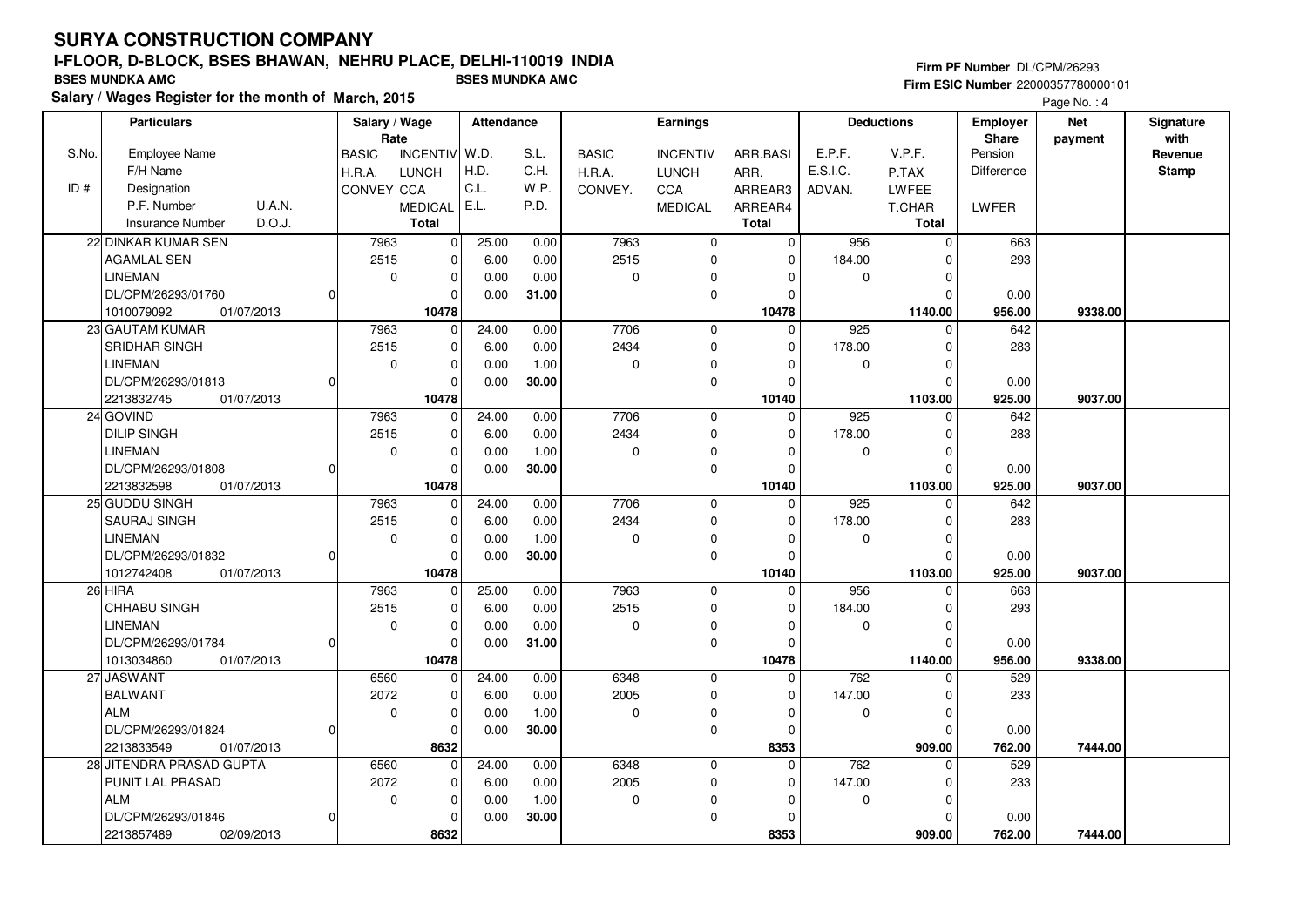#### **Firm PF Number** DL/CPM/26293 **Firm ESIC Number** 22000357780000101

|       | <b>Particulars</b>                |          | Salary / Wage<br>Rate |                 | <b>Attendance</b> |       |              | <b>Earnings</b> |              |                  | <b>Deductions</b> | <b>Employer</b><br>Share | <b>Net</b> | Signature<br>with |
|-------|-----------------------------------|----------|-----------------------|-----------------|-------------------|-------|--------------|-----------------|--------------|------------------|-------------------|--------------------------|------------|-------------------|
| S.No. | <b>Employee Name</b>              |          | <b>BASIC</b>          | <b>INCENTIV</b> | W.D.              | S.L.  | <b>BASIC</b> | <b>INCENTIV</b> | ARR.BASI     | E.P.F.           | V.P.F.            | Pension                  | payment    | Revenue           |
|       | F/H Name                          |          | H.R.A.                | <b>LUNCH</b>    | H.D.              | C.H.  | H.R.A.       | <b>LUNCH</b>    | ARR.         | E.S.I.C.         | P.TAX             | <b>Difference</b>        |            | <b>Stamp</b>      |
| ID#   | Designation                       |          | CONVEY CCA            |                 | C.L.              | W.P.  | CONVEY.      | <b>CCA</b>      | ARREAR3      | ADVAN.           | LWFEE             |                          |            |                   |
|       | P.F. Number<br><b>U.A.N.</b>      |          |                       | <b>MEDICAL</b>  | E.L.              | P.D.  |              | <b>MEDICAL</b>  | ARREAR4      |                  | T.CHAR            | LWFER                    |            |                   |
|       | D.O.J.<br><b>Insurance Number</b> |          |                       | <b>Total</b>    |                   |       |              |                 | <b>Total</b> |                  | <b>Total</b>      |                          |            |                   |
|       |                                   |          |                       |                 |                   |       |              |                 | $\mathbf 0$  |                  |                   |                          |            |                   |
|       | 29 KAILASH SHARMA                 |          | 6560                  | 0               | 24.00             | 0.00  | 6348         | $\mathbf{0}$    |              | 762              | $\mathbf 0$       | 529                      |            |                   |
|       | KISHAN SHARMA                     |          | 2072                  | 0               | 6.00              | 0.00  | 2005         | $\mathbf 0$     | 0            | 147.00           | $\Omega$          | 233                      |            |                   |
|       | <b>ALM</b>                        |          | $\mathbf 0$           | $\mathbf 0$     | 0.00              | 1.00  | 0            | $\mathbf 0$     | $\mathbf 0$  | $\mathbf 0$      | $\Omega$          |                          |            |                   |
|       | DL/CPM/26293/01833                | U        |                       | 0               | 0.00              | 30.00 |              | $\mathbf 0$     | 0            |                  | $\Omega$          | 0.00                     |            |                   |
|       | 1013466763<br>01/07/2013          |          |                       | 8632            |                   |       |              |                 | 8353         |                  | 909.00            | 762.00                   | 7444.00    |                   |
|       | 30 KAILASH SINGH                  |          | 7963                  | $\Omega$        | 24.00             | 0.00  | 7706         | $\mathbf 0$     | $\Omega$     | $\overline{925}$ | $\Omega$          | 642                      |            |                   |
|       | SIKENDER SINGH                    |          | 2515                  | $\mathbf 0$     | 6.00              | 0.00  | 2434         | $\mathbf 0$     | $\Omega$     | 178.00           | $\Omega$          | 283                      |            |                   |
|       | <b>LINEMAN</b>                    |          | $\mathbf 0$           | 0               | 0.00              | 1.00  | 0            | $\Omega$        | $\Omega$     | 0                | $\Omega$          |                          |            |                   |
|       | DL/CPM/26293/01779                | $\Omega$ |                       | $\mathbf 0$     | 0.00              | 30.00 |              | $\mathbf 0$     | $\Omega$     |                  | $\Omega$          | 0.00                     |            |                   |
|       | 1012925370<br>01/07/2013          |          |                       | 10478           |                   |       |              |                 | 10140        |                  | 1103.00           | 925.00                   | 9037.00    |                   |
|       | 31 KANHAIYA KUMAR                 |          | 6560                  | $\mathbf 0$     | 24.00             | 0.00  | 6348         | $\mathbf 0$     | $\mathbf 0$  | 762              | $\Omega$          | 529                      |            |                   |
|       | <b>LAL CHAND</b>                  |          | 2072                  | 0               | 6.00              | 0.00  | 2005         | $\mathbf 0$     | 0            | 147.00           | $\Omega$          | 233                      |            |                   |
|       | <b>ALM</b>                        |          | $\mathbf 0$           | $\mathbf 0$     | 0.00              | 1.00  | 0            | $\Omega$        | $\Omega$     | 0                | $\Omega$          |                          |            |                   |
|       | DL/CPM/26293/01767                | 0        |                       | $\mathbf 0$     | 0.00              | 30.00 |              | $\mathbf 0$     | $\Omega$     |                  | $\Omega$          | 0.00                     |            |                   |
|       | 1012742402<br>01/07/2013          |          |                       | 8632            |                   |       |              |                 | 8353         |                  | 909.00            | 762.00                   | 7444.00    |                   |
|       | 32 KANHAIYA KUMAR                 |          | 7963                  | $\mathbf 0$     | 24.00             | 0.00  | 7706         | $\pmb{0}$       | $\Omega$     | 925              | $\Omega$          | 642                      |            |                   |
|       | <b>KISHAN SINGH</b>               |          | 2515                  | $\mathbf 0$     | 6.00              | 0.00  | 2434         | $\mathbf 0$     | 0            | 178.00           | $\Omega$          | 283                      |            |                   |
|       | <b>LINEMAN</b>                    |          | 0                     | $\mathbf 0$     | 0.00              | 1.00  | 0            | $\pmb{0}$       | $\Omega$     | 0                | $\Omega$          |                          |            |                   |
|       | DL/CPM/26293/01791                | $\Omega$ |                       | 0               | 0.00              | 30.00 |              | $\mathbf 0$     | 0            |                  | $\Omega$          | 0.00                     |            |                   |
|       | 1112779267<br>01/07/2013          |          |                       | 10478           |                   |       |              |                 | 10140        |                  | 1103.00           | 925.00                   | 9037.00    |                   |
|       | 33 KAPIL                          |          | 7963                  | $\mathbf 0$     | 25.00             | 0.00  | 7963         | $\mathbf 0$     | $\Omega$     | 956              | $\Omega$          | 663                      |            |                   |
|       | CHHOTU PRASAD SINGH               |          | 2515                  | $\mathbf 0$     | 6.00              | 0.00  | 2515         | $\mathbf 0$     | 0            | 184.00           | $\Omega$          | 293                      |            |                   |
|       | <b>LINEMAN</b>                    |          | $\mathbf 0$           | $\mathbf 0$     | 0.00              | 0.00  | 0            | $\mathbf 0$     | $\Omega$     | $\mathbf 0$      | $\Omega$          |                          |            |                   |
|       | DL/CPM/26293/01768                | $\Omega$ |                       | $\mathbf 0$     | 0.00              | 31.00 |              | $\mathbf 0$     | $\Omega$     |                  | $\Omega$          | 0.00                     |            |                   |
|       | 1012742400<br>01/07/2013          |          |                       | 10478           |                   |       |              |                 | 10478        |                  | 1140.00           | 956.00                   | 9338.00    |                   |
|       | 34 KIRPAL SINGH                   |          | 7963                  | $\mathbf 0$     | 24.00             | 0.00  | 7706         | $\mathbf 0$     | $\Omega$     | $\overline{925}$ | $\Omega$          | 642                      |            |                   |
|       | <b>MAHENDRA SINGH</b>             |          | 2515                  | $\mathbf 0$     | 6.00              | 0.00  | 2434         | $\mathbf 0$     | $\Omega$     | 178.00           | $\Omega$          | 283                      |            |                   |
|       | <b>LINEMAN</b>                    |          | $\mathbf 0$           | 0               | 0.00              | 1.00  | 0            | 0               | 0            | 0                | $\Omega$          |                          |            |                   |
|       | DL/CPM/26293/01835                | $\Omega$ |                       | 0               | 0.00              | 30.00 |              | $\mathbf 0$     | $\Omega$     |                  | $\Omega$          | 0.00                     |            |                   |
|       | 1013528814<br>01/07/2013          |          |                       | 10478           |                   |       |              |                 | 10140        |                  | 1103.00           | 925.00                   | 9037.00    |                   |
|       | 35 LAXMAN SINGH                   |          | 6560                  | 0               | 24.00             | 0.00  | 6348         | $\mathbf 0$     | $\mathbf 0$  | 762              | $\Omega$          | 529                      |            |                   |
|       | <b>DIPTI SINGH</b>                |          | 2072                  | 0               | 6.00              | 0.00  | 2005         | 0               | 0            | 147.00           | O                 | 233                      |            |                   |
|       | <b>ALM</b>                        |          | $\mathbf 0$           | $\mathbf 0$     | 0.00              | 1.00  | 0            | 0               | $\Omega$     | 0                | $\Omega$          |                          |            |                   |
|       | DL/CPM/26293/01789                | 0        |                       | 0               | 0.00              | 30.00 |              | $\mathbf 0$     | $\Omega$     |                  | $\Omega$          | 0.00                     |            |                   |
|       | 1013644118<br>01/07/2013          |          |                       | 8632            |                   |       |              |                 | 8353         |                  | 909.00            | 762.00                   | 7444.00    |                   |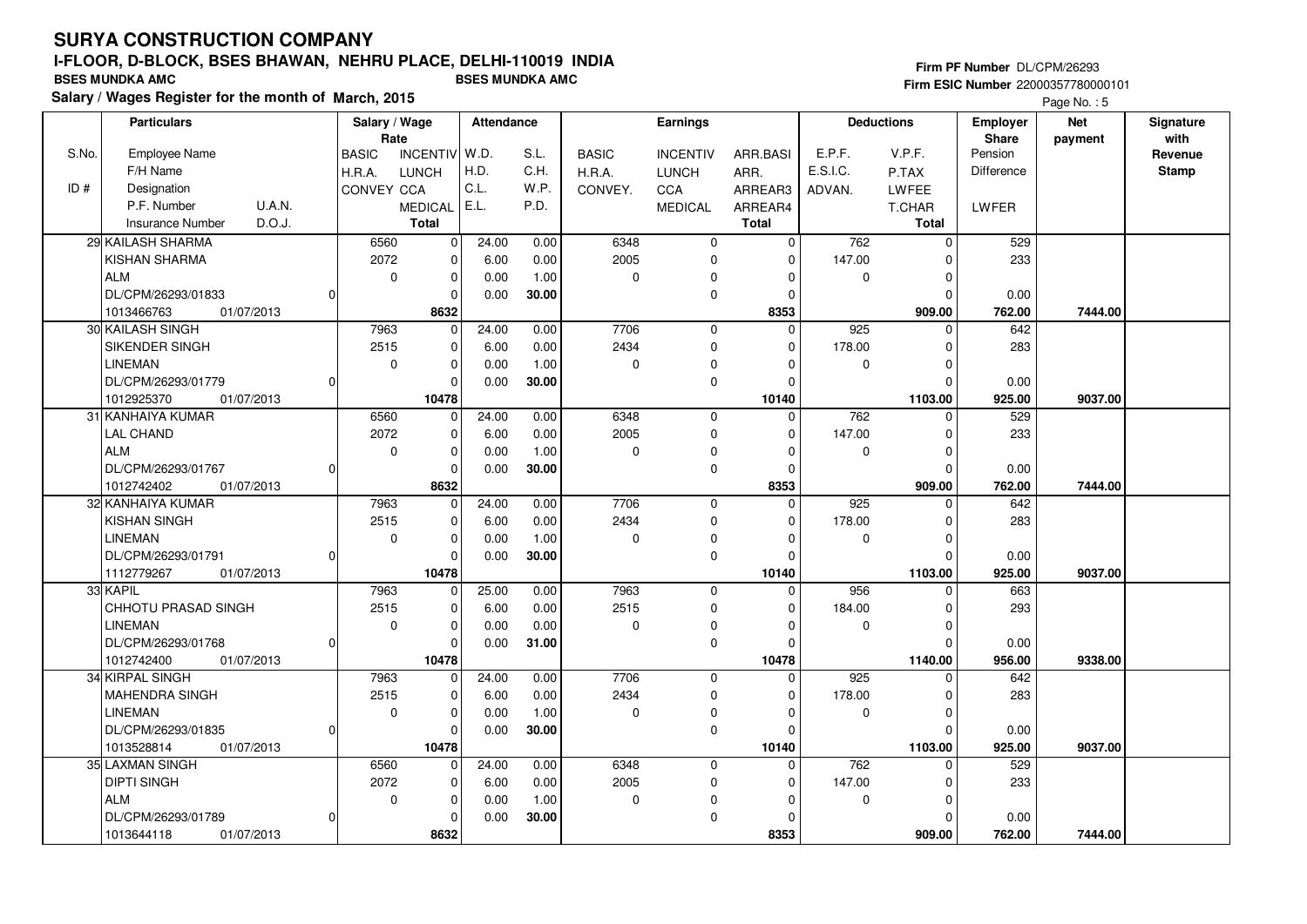#### **Firm PF Number** DL/CPM/26293 **Firm ESIC Number** 22000357780000101

|       | <b>Particulars</b>                |                | Salary / Wage<br>Rate |                 | Attendance |       |              | <b>Earnings</b> |                |             | <b>Deductions</b> | <b>Employer</b><br>Share | <b>Net</b> | Signature<br>with |
|-------|-----------------------------------|----------------|-----------------------|-----------------|------------|-------|--------------|-----------------|----------------|-------------|-------------------|--------------------------|------------|-------------------|
| S.No. | <b>Employee Name</b>              |                | <b>BASIC</b>          | <b>INCENTIV</b> | W.D.       | S.L.  | <b>BASIC</b> | <b>INCENTIV</b> | ARR.BASI       | E.P.F.      | V.P.F.            | Pension                  | payment    | Revenue           |
|       | F/H Name                          |                | H.R.A.                | <b>LUNCH</b>    | H.D.       | C.H.  | H.R.A.       | <b>LUNCH</b>    | ARR.           | E.S.I.C.    | P.TAX             | <b>Difference</b>        |            | <b>Stamp</b>      |
| ID#   | Designation                       |                | CONVEY CCA            |                 | C.L.       | W.P.  | CONVEY.      | CCA             | ARREAR3        | ADVAN.      | <b>LWFEE</b>      |                          |            |                   |
|       | <b>U.A.N.</b><br>P.F. Number      |                |                       | <b>MEDICAL</b>  | E.L.       | P.D.  |              | <b>MEDICAL</b>  | ARREAR4        |             | T.CHAR            | LWFER                    |            |                   |
|       | D.O.J.<br><b>Insurance Number</b> |                |                       | <b>Total</b>    |            |       |              |                 | <b>Total</b>   |             | Total             |                          |            |                   |
|       | 36 MAHESH CHAND                   |                | 7963                  | $\mathbf 0$     | 24.00      | 0.00  | 7706         | $\mathbf 0$     | $\overline{0}$ | 925         | $\mathbf 0$       | 642                      |            |                   |
|       | LT GYAN CHAND                     |                | 2515                  | 0               | 6.00       | 0.00  | 2434         | $\mathbf 0$     | $\mathbf 0$    | 178.00      | $\Omega$          | 283                      |            |                   |
|       | <b>LINEMAN</b>                    |                | $\mathbf 0$           | $\mathbf 0$     | 0.00       | 1.00  | 0            | $\Omega$        | $\Omega$       | 0           | $\Omega$          |                          |            |                   |
|       | DL/CPM/26293/01769                |                |                       | $\Omega$        | 0.00       | 30.00 |              | $\mathbf 0$     | $\Omega$       |             | $\Omega$          | 0.00                     |            |                   |
|       | 1012742402<br>01/07/2013          |                |                       | 10478           |            |       |              |                 | 10140          |             | 1103.00           | 925.00                   | 9037.00    |                   |
|       | 37 MANOJ                          |                | 7963                  | $\mathbf 0$     | 25.00      | 0.00  | 7963         | $\mathbf 0$     | $\Omega$       | 956         | $\Omega$          | 663                      |            |                   |
|       | <b>RAM CHANDER</b>                |                | 2515                  | $\mathbf 0$     | 6.00       | 0.00  | 2515         | $\mathbf 0$     | $\mathbf 0$    | 184.00      | $\Omega$          | 293                      |            |                   |
|       | <b>ALM</b>                        |                | $\mathbf 0$           | $\mathbf 0$     | 0.00       | 0.00  | 0            | $\Omega$        | $\Omega$       | 0           | $\Omega$          |                          |            |                   |
|       | DL/CPM/26293/01854                | $\Omega$       |                       | $\mathbf{0}$    | 0.00       | 31.00 |              | $\mathbf 0$     | 0              |             | $\Omega$          | 0.00                     |            |                   |
|       | 20/09/2013<br>2213863777          |                |                       | 10478           |            |       |              |                 | 10478          |             | 1140.00           | 956.00                   | 9338.00    |                   |
|       | 38 MANOJ SINGH                    |                | 6560                  | 0               | 25.00      | 0.00  | 6560         | $\mathbf 0$     | $\mathbf 0$    | 787         | $\Omega$          | 546                      |            |                   |
|       | <b>KALESHWAR SINGH</b>            |                | 2072                  | $\mathbf 0$     | 6.00       | 0.00  | 2072         | $\mathbf 0$     | $\mathbf 0$    | 152.00      | $\Omega$          | 241                      |            |                   |
|       | <b>ALM</b>                        |                | 0                     | 0               | 0.00       | 0.00  | 0            | $\pmb{0}$       | $\Omega$       | 0           | $\mathbf 0$       |                          |            |                   |
|       | DL/CPM/26293/01848                | U              |                       | $\Omega$        | 0.00       | 31.00 |              | $\pmb{0}$       | $\Omega$       |             | $\Omega$          | 0.00                     |            |                   |
|       | 2213857521<br>02/09/2013          |                |                       | 8632            |            |       |              |                 | 8632           |             | 939.00            | 787.00                   | 7693.00    |                   |
|       | 39 MANTU MANJHI                   |                | 7963                  | $\mathbf 0$     | 25.00      | 0.00  | 7963         | $\mathbf 0$     | $\mathbf 0$    | 956         | $\mathbf 0$       | 663                      |            |                   |
|       | PANCHO MANJHI                     |                | 2515                  | $\mathbf 0$     | 6.00       | 0.00  | 2515         | $\mathbf 0$     | 0              | 184.00      | $\Omega$          | 293                      |            |                   |
|       | <b>LINEMAN</b>                    |                | $\mathbf 0$           | $\mathbf 0$     | 0.00       | 0.00  | 0            | $\mathbf 0$     | $\Omega$       | $\mathbf 0$ | $\Omega$          |                          |            |                   |
|       | DL/CPM/26293/02036                |                |                       | $\mathbf 0$     | 0.00       | 31.00 |              | $\mathbf 0$     | $\Omega$       |             | $\Omega$          | 0.00                     |            |                   |
|       | 2213960866<br>17/09/2014          |                |                       | 10478           |            |       |              |                 | 10478          |             | 1140.00           | 956.00                   | 9338.00    |                   |
|       | 40 MD SALAHDDIN ANSARI            |                | 6560                  | 0               | 24.00      | 0.00  | 6348         | $\mathbf 0$     | $\Omega$       | 762         | $\Omega$          | 529                      |            |                   |
|       | <b>MD ISRAIL</b>                  |                | 2072                  | $\mathbf 0$     | 6.00       | 0.00  | 2005         | $\mathbf 0$     | $\Omega$       | 147.00      | $\Omega$          | 233                      |            |                   |
|       | <b>ALM</b>                        |                | 0                     | 0               | 0.00       | 1.00  | 0            | 0               | 0              | 0           | $\mathbf 0$       |                          |            |                   |
|       | DL/CPM/26293/01770                | $\overline{0}$ |                       | 0               | 0.00       | 30.00 |              | $\mathbf 0$     | $\mathbf 0$    |             | $\Omega$          | 0.00                     |            |                   |
|       | 1012742404<br>01/07/2013          |                |                       | 8632            |            |       |              |                 | 8353           |             | 909.00            | 762.00                   | 7444.00    |                   |
|       | 41 MOOL CHAND                     |                | 6560                  | 0               | 24.00      | 0.00  | 6348         | $\mathbf 0$     | $\Omega$       | 762         | $\Omega$          | 529                      |            |                   |
|       | <b>BHURA LAL</b>                  |                | 2072                  | 0               | 6.00       | 0.00  | 2005         | $\mathbf 0$     | 0              | 147.00      | $\Omega$          | 233                      |            |                   |
|       | <b>ALM</b>                        |                | $\mathbf 0$           | $\mathbf 0$     | 0.00       | 1.00  | 0            | 0               | 0              | 0           | $\Omega$          |                          |            |                   |
|       | DL/CPM/26293/01778                | $\Omega$       |                       | $\mathbf 0$     | 0.00       | 30.00 |              | $\mathbf 0$     | $\Omega$       |             | $\Omega$          | 0.00                     |            |                   |
|       | 1012742438<br>01/07/2013          |                |                       | 8632            |            |       |              |                 | 8353           |             | 909.00            | 762.00                   | 7444.00    |                   |
|       | 42 MUKESH SINGH                   |                | 7963                  | $\mathbf 0$     | 25.00      | 0.00  | 7963         | $\mathbf 0$     | $\Omega$       | 956         | $\mathbf 0$       | 663                      |            |                   |
|       | <b>ARJUN SINGH</b>                |                | 2515                  | $\mathbf 0$     | 6.00       | 0.00  | 2515         | $\mathbf 0$     | $\Omega$       | 184.00      | $\Omega$          | 293                      |            |                   |
|       | <b>LINEMAN</b>                    |                | $\mathbf 0$           | 0               | 0.00       | 0.00  | 0            | $\Omega$        | $\Omega$       | 0           | $\Omega$          |                          |            |                   |
|       | DL/CPM/26293/01801                | $\Omega$       |                       | $\Omega$        | 0.00       | 31.00 |              | $\mathbf 0$     | $\Omega$       |             | $\Omega$          | 0.00                     |            |                   |
|       | 2213034863<br>01/07/2013          |                |                       | 10478           |            |       |              |                 | 10478          |             | 1140.00           | 956.00                   | 9338.00    |                   |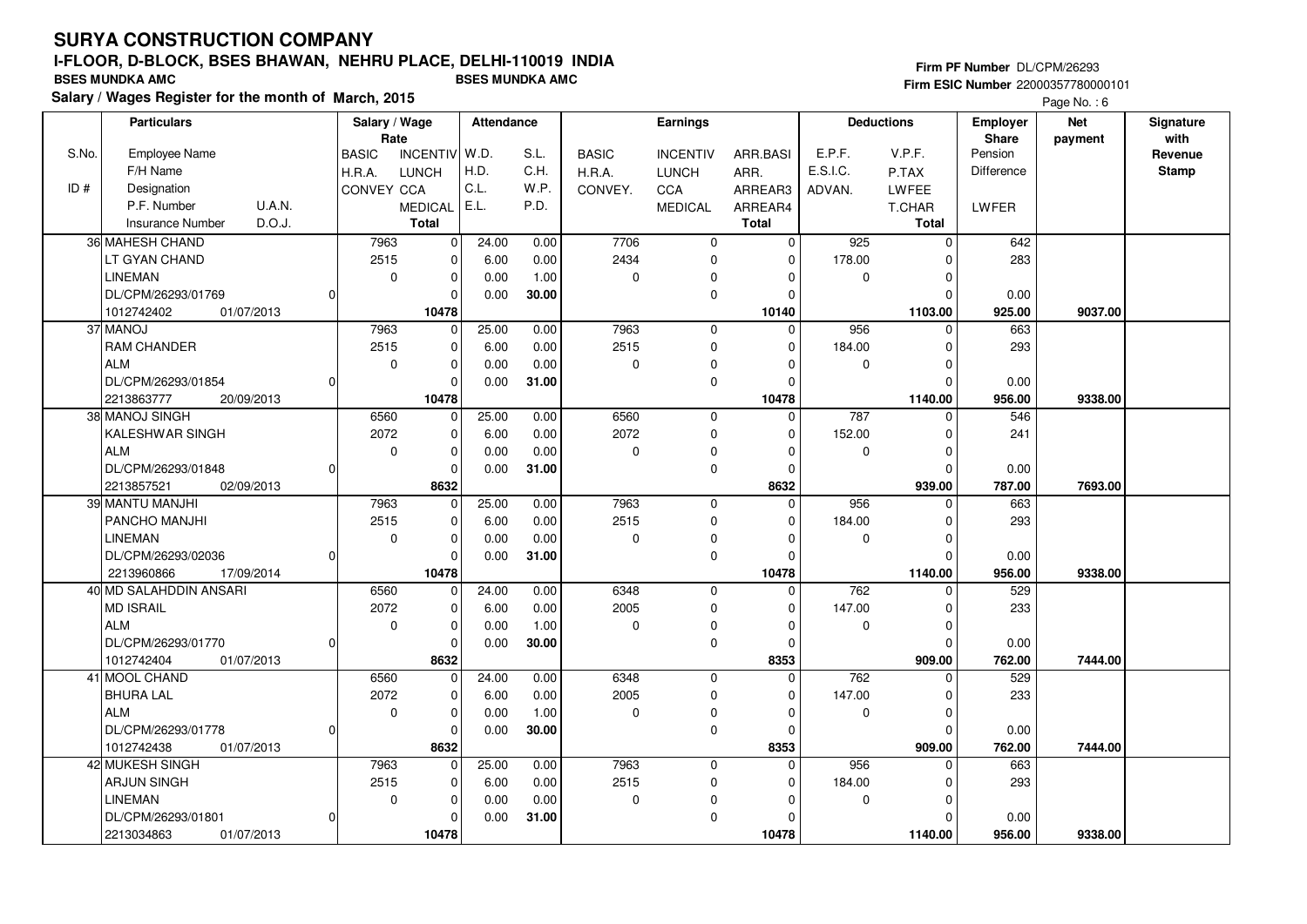#### **Firm PF Number** DL/CPM/26293 **Firm ESIC Number** 22000357780000101

|       | <b>Particulars</b>                |          | Salary / Wage<br>Rate |                | Attendance |       |              | Earnings        |              |          | <b>Deductions</b> | <b>Employer</b><br><b>Share</b> | <b>Net</b> | Signature<br>with |
|-------|-----------------------------------|----------|-----------------------|----------------|------------|-------|--------------|-----------------|--------------|----------|-------------------|---------------------------------|------------|-------------------|
| S.No. | Employee Name                     |          | <b>BASIC</b>          | INCENTIV W.D.  |            | S.L.  | <b>BASIC</b> | <b>INCENTIV</b> | ARR.BASI     | E.P.F.   | V.P.F.            | Pension                         | payment    | Revenue           |
|       | F/H Name                          |          | H.R.A.                | <b>LUNCH</b>   | H.D.       | C.H.  | H.R.A.       | <b>LUNCH</b>    | ARR.         | E.S.I.C. | P.TAX             | Difference                      |            | <b>Stamp</b>      |
| ID#   | Designation                       |          | CONVEY CCA            |                | C.L.       | W.P.  | CONVEY.      | <b>CCA</b>      | ARREAR3      | ADVAN.   | <b>LWFEE</b>      |                                 |            |                   |
|       | U.A.N.<br>P.F. Number             |          |                       | <b>MEDICAL</b> | E.L.       | P.D.  |              | <b>MEDICAL</b>  | ARREAR4      |          | T.CHAR            | LWFER                           |            |                   |
|       | D.O.J.<br><b>Insurance Number</b> |          |                       | Total          |            |       |              |                 | <b>Total</b> |          | <b>Total</b>      |                                 |            |                   |
|       | 43 MUNENDRA                       |          | 6560                  | $\pmb{0}$      | 25.00      | 0.00  | 6560         | $\mathbf 0$     | 0            | 787      | $\mathbf 0$       | 546                             |            |                   |
|       | <b>MAHESH</b>                     |          | 2072                  | $\pmb{0}$      | 6.00       | 0.00  | 2072         | $\mathbf 0$     | $\Omega$     | 152.00   | $\Omega$          | 241                             |            |                   |
|       | <b>ALM</b>                        |          | $\mathbf 0$           | $\pmb{0}$      | 0.00       | 0.00  | 0            | 0               | $\Omega$     | 0        | $\mathbf 0$       |                                 |            |                   |
|       | DL/CPM/26293/02040                | $\Omega$ |                       | $\Omega$       | 0.00       | 31.00 |              | $\mathbf 0$     | $\Omega$     |          | $\Omega$          | 0.00                            |            |                   |
|       | 2213972593<br>01/11/2014          |          |                       | 8632           |            |       |              |                 | 8632         |          | 939.00            | 787.00                          | 7693.00    |                   |
|       | 44 NARAYAN                        |          | 6560                  | 0              | 24.00      | 0.00  | 6348         | $\mathbf 0$     | $\Omega$     | 762      | $\Omega$          | 529                             |            |                   |
|       | <b>RAM PRASAD</b>                 |          | 2072                  | $\pmb{0}$      | 6.00       | 0.00  | 2005         | $\mathbf 0$     | $\Omega$     | 147.00   | $\mathbf 0$       | 233                             |            |                   |
|       | <b>ALM</b>                        |          | $\mathbf 0$           | $\mathbf 0$    | 0.00       | 1.00  | 0            | 0               | $\Omega$     | 0        | $\mathbf 0$       |                                 |            |                   |
|       | DL/CPM/26293/01771                | $\Omega$ |                       | $\Omega$       | 0.00       | 30.00 |              | $\mathbf 0$     | 0            |          | $\Omega$          | 0.00                            |            |                   |
|       | 1012742406<br>01/07/2013          |          |                       | 8632           |            |       |              |                 | 8353         |          | 909.00            | 762.00                          | 7444.00    |                   |
|       | 45 NARAYAN SINGH                  |          | 7963                  | $\mathbf 0$    | 25.00      | 0.00  | 7963         | $\mathbf 0$     | $\mathbf 0$  | 956      | $\mathbf 0$       | 663                             |            |                   |
|       | CHHABU PRASAD                     |          | 2515                  | $\pmb{0}$      | 6.00       | 0.00  | 2515         | $\mathbf 0$     | $\Omega$     | 184.00   | $\Omega$          | 293                             |            |                   |
|       | <b>LINEMAN</b>                    |          | $\mathbf 0$           | $\mathbf 0$    | 0.00       | 0.00  | 0            | 0               | $\Omega$     | 0        | $\mathbf 0$       |                                 |            |                   |
|       | DL/CPM/26293/01790                | 0        |                       | $\mathbf 0$    | 0.00       | 31.00 |              | $\mathbf 0$     | $\Omega$     |          | $\Omega$          | 0.00                            |            |                   |
|       | 1106655865<br>01/07/2013          |          |                       | 10478          |            |       |              |                 | 10478        |          | 1140.00           | 956.00                          | 9338.00    |                   |
|       | 46 OM PARKASH                     |          | 6560                  | 0              | 24.00      | 0.00  | 6348         | $\mathbf 0$     | 0            | 762      | $\mathbf 0$       | 529                             |            |                   |
|       | <b>KHEM CHAND</b>                 |          | 2072                  | 0              | 6.00       | 0.00  | 2005         | $\mathbf 0$     | $\Omega$     | 147.00   | $\Omega$          | 233                             |            |                   |
|       | <b>ALM</b>                        |          | $\mathbf 0$           | $\mathbf 0$    | 0.00       | 1.00  | $\mathbf 0$  | $\mathbf 0$     | $\Omega$     | 0        | $\mathbf 0$       |                                 |            |                   |
|       | DL/CPM/26293/01786                | $\Omega$ |                       | $\mathbf 0$    | 0.00       | 30.00 |              | $\mathbf 0$     | $\Omega$     |          | $\Omega$          | 0.00                            |            |                   |
|       | 1013500534<br>01/07/2013          |          |                       | 8632           |            |       |              |                 | 8353         |          | 909.00            | 762.00                          | 7444.00    |                   |
|       | 47 OM PRAKASH PADARIA             |          | 6560                  | 0              | 24.00      | 0.00  | 6348         | $\mathbf 0$     | $\mathbf 0$  | 762      | $\Omega$          | 529                             |            |                   |
|       | <b>KHAJAN SINGH</b>               |          | 2072                  | $\pmb{0}$      | 6.00       | 0.00  | 2005         | $\mathbf 0$     | $\Omega$     | 147.00   | $\mathbf 0$       | 233                             |            |                   |
|       | <b>ALM</b>                        |          | $\mathbf 0$           | $\mathbf 0$    | 0.00       | 1.00  | $\mathbf 0$  | 0               | $\Omega$     | 0        | $\mathbf 0$       |                                 |            |                   |
|       | DL/CPM/26293/01816                | $\Omega$ |                       | $\mathbf 0$    | 0.00       | 30.00 |              | $\mathbf 0$     | 0            |          | $\mathbf 0$       | 0.00                            |            |                   |
|       | 2213833069<br>01/07/2013          |          |                       | 8632           |            |       |              |                 | 8353         |          | 909.00            | 762.00                          | 7444.00    |                   |
|       | 48 PANCHU MANDAL                  |          | 7963                  | 0              | 24.00      | 0.00  | 7706         | $\mathbf 0$     | $\Omega$     | 925      | $\Omega$          | 642                             |            |                   |
|       | JAGADISH MANGAL                   |          | 2515                  | $\pmb{0}$      | 6.00       | 0.00  | 2434         | $\mathbf 0$     | $\Omega$     | 178.00   | $\Omega$          | 283                             |            |                   |
|       | <b>LINEMAN</b>                    |          | $\Omega$              | $\mathbf 0$    | 0.00       | 1.00  | $\mathbf 0$  | $\mathbf 0$     | $\Omega$     | 0        | $\Omega$          |                                 |            |                   |
|       | DL/CPM/26293/01831                | $\Omega$ |                       | $\mathbf 0$    | 0.00       | 30.00 |              | $\mathbf 0$     | $\Omega$     |          | $\Omega$          | 0.00                            |            |                   |
|       | 1012742408<br>01/07/2013          |          |                       | 10478          |            |       |              |                 | 10140        |          | 1103.00           | 925.00                          | 9037.00    |                   |
|       | 49 PARDEEP KUMAR                  |          | 7963                  | $\mathbf 0$    | 25.00      | 0.00  | 7963         | $\mathbf 0$     | $\Omega$     | 956      | $\Omega$          | 663                             |            |                   |
|       | KARU PARSAD SINGH                 |          | 2515                  | $\mathbf 0$    | 6.00       | 0.00  | 2515         | $\mathbf 0$     | $\Omega$     | 184.00   | $\Omega$          | 293                             |            |                   |
|       | <b>LINEMAN</b>                    |          | $\mathbf 0$           | $\mathbf 0$    | 0.00       | 0.00  | 0            | 0               | $\Omega$     | 0        | $\mathbf 0$       |                                 |            |                   |
|       | DL/CPM/26293/01812                | $\Omega$ |                       | $\Omega$       | 0.00       | 31.00 |              | $\pmb{0}$       |              |          | $\Omega$          | 0.00                            |            |                   |
|       | 2213832739<br>01/07/2013          |          |                       | 10478          |            |       |              |                 | 10478        |          | 1140.00           | 956.00                          | 9338.00    |                   |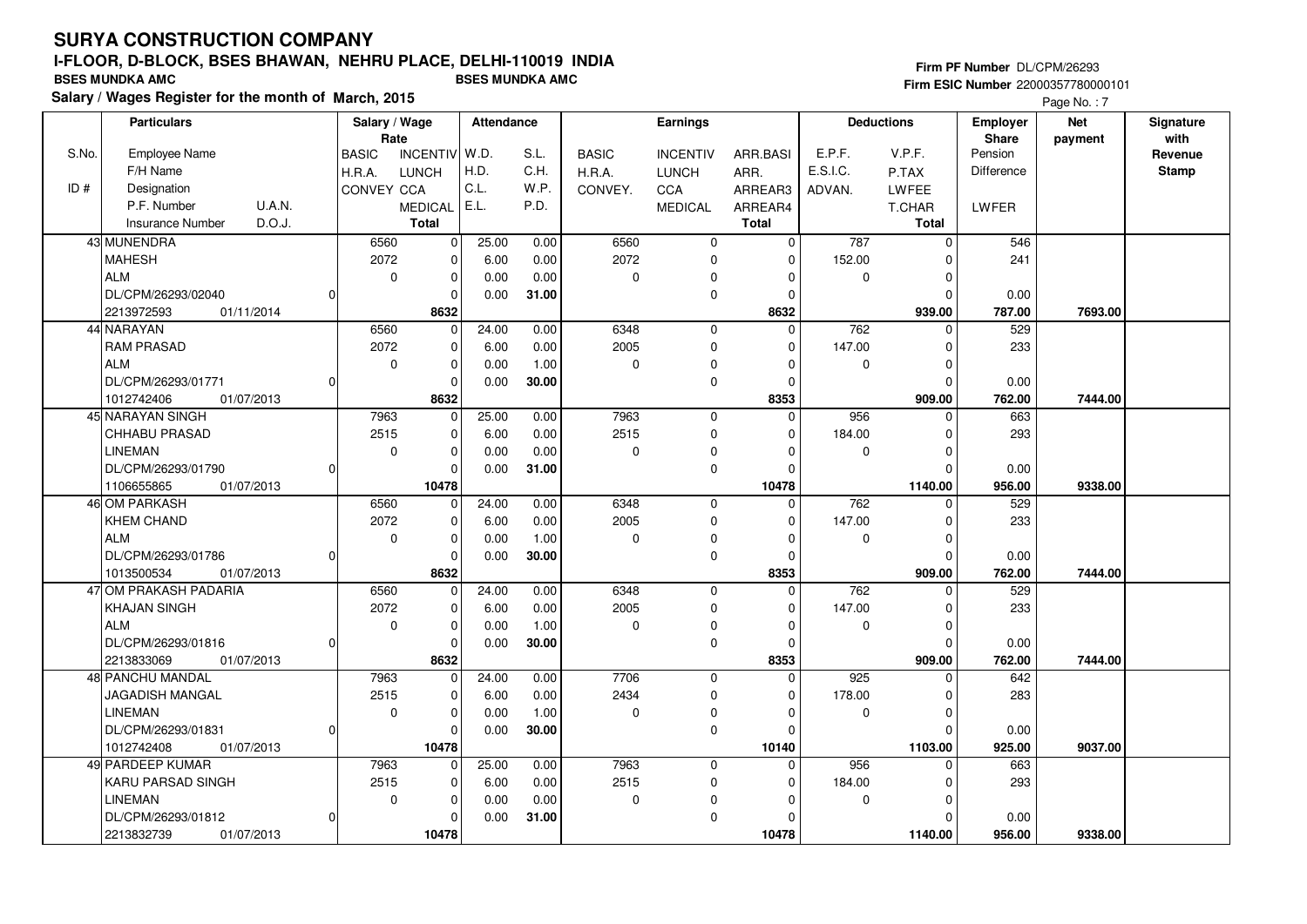#### **Firm PF Number** DL/CPM/26293 **Firm ESIC Number** 22000357780000101

|       | <b>Particulars</b>                | Salary / Wage<br>Rate |                            | <b>Attendance</b> |       |              | <b>Earnings</b> |              |             | <b>Deductions</b> | Employer<br>Share | <b>Net</b> | Signature<br>with |
|-------|-----------------------------------|-----------------------|----------------------------|-------------------|-------|--------------|-----------------|--------------|-------------|-------------------|-------------------|------------|-------------------|
| S.No. | Employee Name                     | <b>BASIC</b>          | <b>INCENTIV</b>            | W.D.              | S.L.  | <b>BASIC</b> | <b>INCENTIV</b> | ARR.BASI     | E.P.F.      | V.P.F.            | Pension           | payment    | Revenue           |
|       | F/H Name                          | H.R.A.                | <b>LUNCH</b>               | H.D.              | C.H.  | H.R.A.       | <b>LUNCH</b>    | ARR.         | E.S.I.C.    | P.TAX             | <b>Difference</b> |            | <b>Stamp</b>      |
| ID#   | Designation                       | CONVEY CCA            |                            | C.L.              | W.P.  | CONVEY.      | CCA             | ARREAR3      | ADVAN.      | LWFEE             |                   |            |                   |
|       | P.F. Number<br><b>U.A.N.</b>      |                       | <b>MEDICAL</b>             | E.L.              | P.D.  |              | <b>MEDICAL</b>  | ARREAR4      |             | T.CHAR            | LWFER             |            |                   |
|       | D.O.J.<br><b>Insurance Number</b> |                       | <b>Total</b>               |                   |       |              |                 | <b>Total</b> |             | Total             |                   |            |                   |
|       |                                   |                       |                            |                   |       |              |                 |              |             |                   |                   |            |                   |
|       | 50 PAWAN KUMAR                    | 6560                  | 0                          | 25.00             | 0.00  | 6560         | $\mathbf{0}$    | $\mathbf 0$  | 787         | $\mathbf 0$       | 546               |            |                   |
|       | <b>MUNNE SINGH</b>                | 2072                  | 0                          | 6.00              | 0.00  | 2072         | $\mathbf 0$     | $\mathbf 0$  | 152.00      | $\Omega$          | 241               |            |                   |
|       | <b>ALM</b>                        | $\mathbf 0$           | 0                          | 0.00              | 0.00  | 0            | 0               | 0            | 0           | $\Omega$          |                   |            |                   |
|       | DL/CPM/26293/01793                | n                     | $\mathbf 0$                | 0.00              | 31.00 |              | $\mathbf 0$     | $\Omega$     |             | $\Omega$          | 0.00              |            |                   |
|       | 1113956881<br>01/07/2013          |                       | 8632                       |                   |       |              |                 | 8632         |             | 939.00            | 787.00            | 7693.00    |                   |
|       | 51 PAWAN KUMAR                    | 7963                  | $\mathbf 0$                | 24.00             | 0.00  | 7706         | $\mathbf 0$     | $\Omega$     | 925         | $\mathbf 0$       | 642               |            |                   |
|       | <b>SHRI RAM</b>                   | 2515                  | 0                          | 6.00              | 0.00  | 2434         | $\mathbf 0$     | $\Omega$     | 178.00      | $\Omega$          | 283               |            |                   |
|       | <b>LINEMAN</b>                    |                       | $\mathbf 0$<br>$\mathbf 0$ | 0.00              | 1.00  | 0            | $\Omega$        | $\Omega$     | $\mathbf 0$ | $\Omega$          |                   |            |                   |
|       | DL/CPM/26293/01795                | $\Omega$              | $\Omega$                   | 0.00              | 30.00 |              | $\mathbf 0$     | $\Omega$     |             | $\Omega$          | 0.00              |            |                   |
|       | 1113957149<br>01/07/2013          |                       | 10478                      |                   |       |              |                 | 10140        |             | 1103.00           | 925.00            | 9037.00    |                   |
|       | 52 PINTU SINGH                    | 7963                  | $\Omega$                   | 25.00             | 0.00  | 7963         | $\mathbf 0$     | $\Omega$     | 956         | $\Omega$          | 663               |            |                   |
|       | TEJ NARAYAN SINGH                 | 2515                  | 0                          | 6.00              | 0.00  | 2515         | $\mathbf 0$     | $\mathbf 0$  | 184.00      | $\Omega$          | 293               |            |                   |
|       | <b>LINEMAN</b>                    |                       | $\mathbf 0$<br>0           | 0.00              | 0.00  | 0            | 0               | $\Omega$     | 0           | $\Omega$          |                   |            |                   |
|       | DL/CPM/26293/01827                | $\Omega$              | $\mathbf 0$                | 0.00              | 31.00 |              | $\pmb{0}$       | 0            |             | $\Omega$          | 0.00              |            |                   |
|       | 01/07/2013<br>2213833558          |                       | 10478                      |                   |       |              |                 | 10478        |             | 1140.00           | 956.00            | 9338.00    |                   |
|       | 53 PRASHANTA KR MEHATA            | 6560                  | 0                          | 25.00             | 0.00  | 6560         | $\mathbf 0$     | $\mathbf 0$  | 787         | 0                 | 546               |            |                   |
|       | <b>MOL MEHATA</b>                 | 2072                  | 0                          | 6.00              | 0.00  | 2072         | $\mathbf 0$     | 0            | 152.00      | $\Omega$          | 241               |            |                   |
|       | <b>ALM</b>                        |                       | $\mathbf 0$<br>$\mathbf 0$ | 0.00              | 0.00  | 0            | $\mathbf 0$     | $\Omega$     | 0           | $\Omega$          |                   |            |                   |
|       | DL/CPM/26293/01895                | $\Omega$              | $\mathbf 0$                | 0.00              | 31.00 |              | $\mathbf 0$     | $\Omega$     |             | $\Omega$          | 0.00              |            |                   |
|       | 2213958703<br>01/09/2014          |                       | 8632                       |                   |       |              |                 | 8632         |             | 939.00            | 787.00            | 7693.00    |                   |
|       | 54 RADHEY SHYAM                   | 6560                  | 0                          | 25.00             | 0.00  | 6560         | $\mathbf 0$     | $\Omega$     | 787         | $\Omega$          | 546               |            |                   |
|       | <b>AYODHYA PRASAD</b>             | 2072                  | $\mathbf 0$                | 6.00              | 0.00  | 2072         | $\mathbf 0$     | $\Omega$     | 152.00      | $\Omega$          | 241               |            |                   |
|       | <b>ALM</b>                        |                       | 0<br>$\mathbf 0$           | 0.00              | 0.00  | 0            | 0               | 0            | 0           | $\mathbf 0$       |                   |            |                   |
|       | DL/CPM/26293/01828                | $\Omega$              | 0                          | 0.00              | 31.00 |              | $\pmb{0}$       | 0            |             | $\Omega$          | 0.00              |            |                   |
|       | 2213833561<br>01/07/2013          |                       | 8632                       |                   |       |              |                 | 8632         |             | 939.00            | 787.00            | 7693.00    |                   |
|       | 55 RAJAN KUMAR                    | 6560                  | $\mathbf 0$                | 24.00             | 0.00  | 6348         | $\mathbf 0$     | $\Omega$     | 762         | $\Omega$          | 529               |            |                   |
|       | RAM PARSAD MANDAL                 | 2072                  | $\mathbf 0$                | 6.00              | 0.00  | 2005         | $\mathbf 0$     | $\Omega$     | 147.00      | $\Omega$          | 233               |            |                   |
|       | <b>ALM</b>                        | $\mathbf 0$           | 0                          | 0.00              | 1.00  | 0            | 0               | 0            | 0           | $\Omega$          |                   |            |                   |
|       | DL/CPM/26293/01834                | $\Omega$              | $\mathbf 0$                | 0.00              | 30.00 |              | $\mathbf 0$     | $\Omega$     |             | $\Omega$          | 0.00              |            |                   |
|       | 01/07/2013<br>1012742413          |                       | 8632                       |                   |       |              |                 | 8353         |             | 909.00            | 762.00            | 7444.00    |                   |
|       | 56 RAJESH                         | 6560                  | $\mathbf{0}$               | 24.00             | 0.00  | 6348         | $\mathbf 0$     | $\mathbf 0$  | 762         | $\Omega$          | 529               |            |                   |
|       | RAM CHANDER                       | 2072                  | 0                          |                   | 0.00  | 2005         | 0               | $\Omega$     | 147.00      | $\Omega$          | 233               |            |                   |
|       | <b>ALM</b>                        |                       |                            | 6.00              | 1.00  |              | $\Omega$        | $\Omega$     |             | $\Omega$          |                   |            |                   |
|       |                                   |                       | 0<br>0                     | 0.00              |       | 0            |                 |              | 0           | $\Omega$          |                   |            |                   |
|       | DL/CPM/26293/01821                | 0                     | 0                          | 0.00              | 30.00 |              | $\mathbf 0$     | $\Omega$     |             |                   | 0.00              |            |                   |
|       | 1113957071<br>01/07/2013          |                       | 8632                       |                   |       |              |                 | 8353         |             | 909.00            | 762.00            | 7444.00    |                   |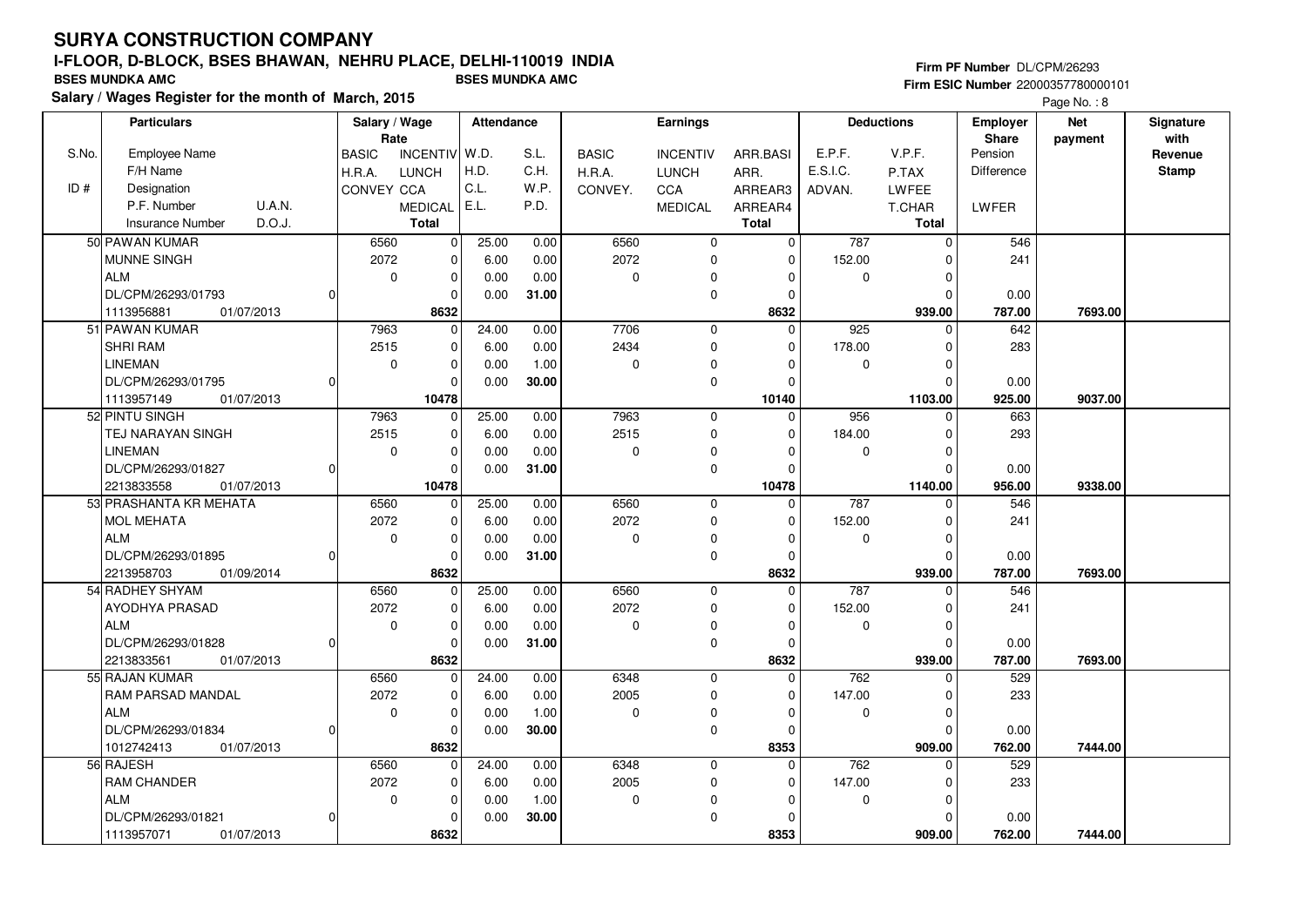#### **Firm PF Number** DL/CPM/26293 **Firm ESIC Number** 22000357780000101

|       | <b>Particulars</b>                | Salary / Wage<br>Rate |                 | Attendance |       |              | Earnings        |              |          | <b>Deductions</b> | <b>Employer</b><br><b>Share</b> | <b>Net</b> | Signature<br>with |
|-------|-----------------------------------|-----------------------|-----------------|------------|-------|--------------|-----------------|--------------|----------|-------------------|---------------------------------|------------|-------------------|
| S.No. | Employee Name                     | <b>BASIC</b>          | <b>INCENTIV</b> | W.D.       | S.L.  | <b>BASIC</b> | <b>INCENTIV</b> | ARR.BASI     | E.P.F.   | V.P.F.            | Pension                         | payment    | Revenue           |
|       | F/H Name                          | H.R.A.                | <b>LUNCH</b>    | H.D.       | C.H.  | H.R.A.       | <b>LUNCH</b>    | ARR.         | E.S.I.C. | P.TAX             | Difference                      |            | <b>Stamp</b>      |
| ID#   | Designation                       | CONVEY CCA            |                 | C.L.       | W.P.  | CONVEY.      | CCA             | ARREAR3      | ADVAN.   | LWFEE             |                                 |            |                   |
|       | P.F. Number<br><b>U.A.N.</b>      |                       | <b>MEDICAL</b>  | E.L.       | P.D.  |              | <b>MEDICAL</b>  | ARREAR4      |          | T.CHAR            | LWFER                           |            |                   |
|       | D.O.J.<br><b>Insurance Number</b> |                       | <b>Total</b>    |            |       |              |                 | <b>Total</b> |          | <b>Total</b>      |                                 |            |                   |
|       | 57 RAJIV KUMAR                    | 6560                  | $\Omega$        | 25.00      | 0.00  | 6560         | $\mathbf 0$     | 0            | 787      | $\Omega$          | 546                             |            |                   |
|       | A N GPTA                          | 2072                  | $\mathbf 0$     | 6.00       | 0.00  | 2072         | $\mathbf 0$     | 0            | 152.00   | $\Omega$          | 241                             |            |                   |
|       | <b>ALM</b>                        | $\mathbf 0$           | $\mathbf 0$     | 0.00       | 0.00  | 0            | 0               | 0            | 0        | 0                 |                                 |            |                   |
|       | DL/CPM/26293/01893                |                       | $\mathbf 0$     | 0.00       | 31.00 |              | $\mathbf 0$     | $\Omega$     |          | $\Omega$          | 0.00                            |            |                   |
|       | 2213958691<br>01/09/2014          |                       | 8632            |            |       |              |                 | 8632         |          | 939.00            | 787.00                          | 7693.00    |                   |
|       | 58 RAJPAL                         | 7963                  | $\mathbf 0$     | 24.00      | 0.00  | 7706         | $\mathbf 0$     | $\mathbf 0$  | 925      | $\mathbf 0$       | 642                             |            |                   |
|       | <b>DHANRAJ SINGH</b>              | 2515                  | $\mathbf 0$     | 6.00       | 0.00  | 2434         | $\mathbf 0$     | $\Omega$     | 178.00   | $\mathbf 0$       | 283                             |            |                   |
|       | <b>LINEMAN</b>                    | $\mathbf 0$           | $\mathbf 0$     | 0.00       | 1.00  | 0            | $\Omega$        | $\Omega$     | 0        | $\mathbf 0$       |                                 |            |                   |
|       | DL/CPM/26293/01788                |                       | $\Omega$        | 0.00       | 30.00 |              | $\mathbf 0$     | $\Omega$     |          | $\Omega$          | 0.00                            |            |                   |
|       | 1013500547<br>01/07/2013          |                       | 10478           |            |       |              |                 | 10140        |          | 1103.00           | 925.00                          | 9037.00    |                   |
|       | 59 RAM KUMAR                      | 7963                  | $\mathbf 0$     | 25.00      | 0.00  | 7963         | $\mathbf 0$     | $\mathbf 0$  | 956      | $\mathbf 0$       | 663                             |            |                   |
|       | <b>GHASITA RAM</b>                | 2515                  | $\mathbf 0$     | 6.00       | 0.00  | 2515         | $\mathbf 0$     | 0            | 184.00   | $\mathbf 0$       | 293                             |            |                   |
|       | <b>LINEMAN</b>                    | $\mathbf 0$           | $\mathbf 0$     | 0.00       | 0.00  | 0            | 0               | $\Omega$     | 0        | $\mathbf 0$       |                                 |            |                   |
|       | DL/CPM/26293/01830                | <sup>0</sup>          | $\Omega$        | 0.00       | 31.00 |              | $\mathbf 0$     | $\Omega$     |          | $\Omega$          | 0.00                            |            |                   |
|       | 01/07/2013<br>2206684269          |                       | 10478           |            |       |              |                 | 10478        |          | 1140.00           | 956.00                          | 9338.00    |                   |
|       | 60 RAM SINGH                      | 6560                  | 0               | 24.00      | 0.00  | 6348         | $\mathbf 0$     | $\mathbf 0$  | 762      | $\mathbf 0$       | 529                             |            |                   |
|       | <b>BAHADUR SINGH</b>              | 2072                  | $\mathbf 0$     | 6.00       | 0.00  | 2005         | $\mathbf 0$     | $\Omega$     | 147.00   | $\Omega$          | 233                             |            |                   |
|       | <b>ALM</b>                        | $\mathbf 0$           | $\mathbf 0$     | 0.00       | 1.00  | 0            | $\mathbf 0$     | $\Omega$     | 0        | $\mathbf 0$       |                                 |            |                   |
|       | DL/CPM/26293/01837                |                       | $\Omega$        | 0.00       | 30.00 |              | $\mathbf 0$     | $\Omega$     |          | $\mathbf 0$       | 0.00                            |            |                   |
|       | 1012742420<br>01/07/2013          |                       | 8632            |            |       |              |                 | 8353         |          | 909.00            | 762.00                          | 7444.00    |                   |
|       | 61 RAMAKANT                       | 6560                  | $\mathbf 0$     | 0.00       | 0.00  | 0            | $\mathbf 0$     | 0            | 0        | $\Omega$          | $\mathbf 0$                     |            |                   |
|       | JAGDISH CHANDER                   | 2072                  | 0               | 0.00       | 0.00  | 0            | $\mathbf 0$     | O            | $0.00\,$ | $\mathbf 0$       | $\mathbf 0$                     |            |                   |
|       | <b>ALM</b>                        | 0                     | $\mathbf 0$     | 0.00       | 31.00 | $\mathbf 0$  | $\mathbf 0$     | $\Omega$     | $\Omega$ | $\overline{0}$    |                                 |            |                   |
|       | DL/CPM/26293/01896                |                       | $\mathbf 0$     | 0.00       | 0.00  |              | $\mathbf 0$     | 0            |          | $\mathbf 0$       | 0.00                            |            |                   |
|       | 2213958704<br>01/09/2014          |                       | 8632            |            |       |              |                 | 0            |          | 0.00              | 0.00                            | 0.00       |                   |
|       | 62 RAMAN KUMAR                    | 6560                  | $\mathbf 0$     | 24.00      | 0.00  | 6348         | $\mathbf 0$     | $\Omega$     | 762      | $\Omega$          | 529                             |            |                   |
|       | <b>RAMESH KUMAR</b>               | 2072                  | $\mathbf 0$     | 6.00       | 0.00  | 2005         | $\mathbf 0$     | $\Omega$     | 147.00   | $\mathbf 0$       | 233                             |            |                   |
|       | <b>ALM</b>                        | $\mathbf 0$           | $\mathbf 0$     | 0.00       | 1.00  | 0            | 0               | $\Omega$     | 0        | $\Omega$          |                                 |            |                   |
|       | DL/CPM/26293/01780                | $\Omega$              | $\mathbf 0$     | 0.00       | 30.00 |              | $\mathbf 0$     | $\mathbf 0$  |          | $\mathbf 0$       | 0.00                            |            |                   |
|       | 1012925380<br>01/07/2013          |                       | 8632            |            |       |              |                 | 8353         |          | 909.00            | 762.00                          | 7444.00    |                   |
|       | 63 RAMBIR                         | 6560                  | $\mathbf 0$     | 25.00      | 0.00  | 6560         | $\mathbf 0$     | $\Omega$     | 787      | $\Omega$          | 546                             |            |                   |
|       | SUNHERI LAL                       | 2072                  | $\mathbf 0$     | 6.00       | 0.00  | 2072         | $\mathbf 0$     | $\Omega$     | 152.00   | $\Omega$          | 241                             |            |                   |
|       | <b>ALM</b>                        | $\mathbf 0$           | 0               | 0.00       | 0.00  | 0            | 0               | $\Omega$     | 0        | 0                 |                                 |            |                   |
|       | DL/CPM/26293/01819                |                       | $\Omega$        | 0.00       | 31.00 |              | $\mathbf 0$     |              |          | $\Omega$          | 0.00                            |            |                   |
|       | 1113985040<br>01/07/2013          |                       | 8632            |            |       |              |                 | 8632         |          | 939.00            | 787.00                          | 7693.00    |                   |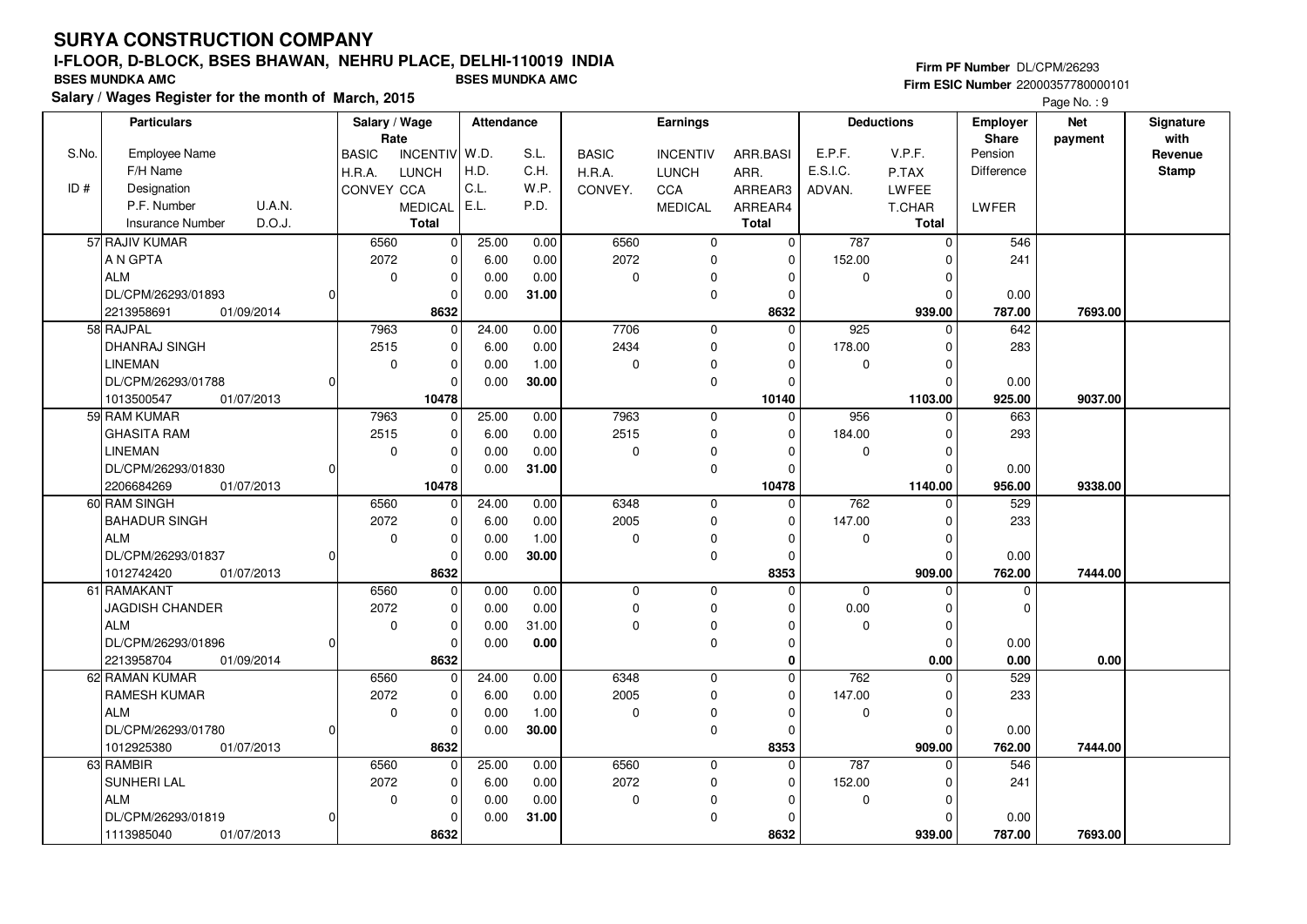#### **Firm PF Number** DL/CPM/26293 **Firm ESIC Number** 22000357780000101

|       | <b>Particulars</b>                |              | Salary / Wage<br>Rate                | <b>Attendance</b> |              |              | Earnings                   |                         |               | <b>Deductions</b>    | Employer<br>Share | <b>Net</b><br>payment | Signature<br>with |
|-------|-----------------------------------|--------------|--------------------------------------|-------------------|--------------|--------------|----------------------------|-------------------------|---------------|----------------------|-------------------|-----------------------|-------------------|
| S.No. | Employee Name                     | <b>BASIC</b> | INCENTIV W.D.                        |                   | S.L.         | <b>BASIC</b> | <b>INCENTIV</b>            | ARR.BASI                | E.P.F.        | V.P.F.               | Pension           |                       | Revenue           |
|       | F/H Name                          | H.R.A.       | <b>LUNCH</b>                         | H.D.              | C.H.         | H.R.A.       | <b>LUNCH</b>               | ARR.                    | E.S.I.C.      | P.TAX                | <b>Difference</b> |                       | <b>Stamp</b>      |
| ID#   | Designation                       | CONVEY CCA   |                                      | C.L.              | W.P.         | CONVEY.      | CCA                        | ARREAR3                 | ADVAN.        | LWFEE                |                   |                       |                   |
|       | P.F. Number<br>U.A.N.             |              | MEDICAL   E.L.                       |                   | P.D.         |              | <b>MEDICAL</b>             | ARREAR4                 |               | T.CHAR               | LWFER             |                       |                   |
|       | D.O.J.<br><b>Insurance Number</b> |              | <b>Total</b>                         |                   |              |              |                            | <b>Total</b>            |               | <b>Total</b>         |                   |                       |                   |
|       | 64 RAMESH KUMAR                   | 7963         | 0                                    | 24.00             | 0.00         | 7706         | $\mathbf 0$                | $\mathbf 0$             | 925           | $\Omega$             | 642               |                       |                   |
|       | JHALLU                            | 2515         | 0                                    | 6.00              | 0.00         | 2434         | 0                          | $\mathbf 0$             | 178.00        | $\Omega$             | 283               |                       |                   |
|       | <b>LINEMAN</b>                    |              | $\pmb{0}$<br>$\mathbf 0$             | 0.00              | 1.00         | 0            | 0                          | 0                       | 0             | 0                    |                   |                       |                   |
|       | DL/CPM/26293/01773                |              | $\Omega$                             | 0.00              | 30.00        |              | $\mathbf 0$                | $\Omega$                |               | $\Omega$             | 0.00              |                       |                   |
|       | 1012742417<br>01/07/2013          |              | 10478                                |                   |              |              |                            | 10140                   |               | 1103.00              | 925.00            | 9037.00               |                   |
|       | 65 RAMESH THAKUR                  | 7963         | $\Omega$                             | 24.00             | 0.00         | 7706         | $\mathbf 0$                | $\Omega$                | 925           | $\Omega$             | 642               |                       |                   |
|       | <b>TRIVENI THAKUR</b>             | 2515         | $\pmb{0}$                            | 6.00              | 0.00         | 2434         | $\mathbf 0$                | $\Omega$                | 178.00        | $\Omega$             | 283               |                       |                   |
|       | <b>LINEMAN</b>                    |              | $\mathbf 0$<br>$\mathbf 0$           | 0.00              | 1.00         | 0            | $\mathbf 0$                | $\Omega$                | $\mathbf 0$   | $\Omega$             |                   |                       |                   |
|       | DL/CPM/26293/01825                |              | $\Omega$                             | 0.00              | 30.00        |              | $\mathbf 0$                | $\Omega$                |               | $\Omega$             | 0.00              |                       |                   |
|       | 2213833550<br>01/03/2014          |              | 10478                                |                   |              |              |                            | 10140                   |               | 1103.00              | 925.00            | 9037.00               |                   |
|       | 66 RATAN ROY                      | 7963         | $\mathbf 0$                          | 25.00             | 0.00         | 7963         | $\mathbf 0$                | $\Omega$                | 956           | $\Omega$             | 663               |                       |                   |
|       | MUKTI NATH ROY                    | 2515         | $\mathbf 0$                          | 6.00              | 0.00         | 2515         | $\mathbf 0$                | $\Omega$                | 184.00        | $\Omega$             | 293               |                       |                   |
|       | <b>LINEMAN</b>                    |              | $\mathbf 0$<br>$\mathbf 0$           | 0.00              | 0.00         | 0            | 0                          | $\Omega$                | 0             | $\Omega$             |                   |                       |                   |
|       | DL/CPM/26293/01866                |              | $\Omega$                             | 0.00              | 31.00        |              | $\pmb{0}$                  | $\Omega$                |               | $\Omega$             | 0.00              |                       |                   |
|       | 1013034868<br>02/12/2013          |              | 10478                                |                   |              |              |                            | 10478                   |               | 1140.00              | 956.00            | 9338.00               |                   |
|       | 67 REMENDRA                       | 7963         | $\mathbf 0$                          | 25.00             | 0.00         | 7963         | $\mathbf 0$                | $\mathbf 0$             | 956           | $\Omega$             | 663               |                       |                   |
|       | CHANDRA                           | 2515         | $\mathbf 0$                          | 6.00              | 0.00         | 2515         | 0                          | $\Omega$                | 184.00        | $\Omega$             | 293               |                       |                   |
|       | <b>LINEMAN</b>                    |              | $\mathbf 0$<br>$\Omega$              | 0.00              | 0.00         | $\mathbf 0$  | 0                          | $\Omega$                | $\mathbf 0$   | $\Omega$             |                   |                       |                   |
|       | DL/CPM/26293/01843                |              | $\Omega$                             | 0.00              | 31.00        |              | $\mathbf 0$                | $\Omega$                |               | $\Omega$             | 0.00              |                       |                   |
|       | 2213845656<br>01/08/2013          |              | 10478                                |                   |              |              |                            | 10478                   |               | 1140.00              | 956.00            | 9338.00               |                   |
|       | 68 SANJAY YADAV                   | 6560         | $\Omega$                             | 24.00             | 0.00         | 6348         | $\mathbf 0$                | $\overline{0}$          | 762           |                      | 529               |                       |                   |
|       | <b>BALCHAND YADAV</b>             | 2072         | $\mathbf 0$                          | 6.00              | 0.00         | 2005         | $\mathbf 0$                | $\Omega$                | 147.00        | $\Omega$             | 233               |                       |                   |
|       | <b>ALM</b>                        |              | $\mathbf 0$<br>$\mathbf 0$           | 0.00              | 1.00         | $\mathbf 0$  | 0                          | $\Omega$                | 0             | $\mathbf 0$          |                   |                       |                   |
|       | DL/CPM/26293/01802                |              | $\mathbf 0$                          | 0.00              | 30.00        |              | $\mathbf 0$                | 0                       |               | $\Omega$             | 0.00              |                       |                   |
|       | 2213632664<br>01/07/2013          |              | 8632                                 |                   |              |              |                            | 8353                    |               | 909.00               | 762.00            | 7444.00               |                   |
|       | 69 SARWAN KUMAR                   | 6560         | 0                                    | 25.00             | 0.00         | 6560         | $\mathbf 0$                | $\Omega$                | 787           | $\Omega$             | 546               |                       |                   |
|       | RAJENDER SINGH<br><b>ALM</b>      | 2072         | $\mathbf 0$                          | 6.00              | 0.00         | 2072         | $\mathbf 0$                | $\Omega$                | 152.00        | $\Omega$             | 241               |                       |                   |
|       |                                   |              | $\pmb{0}$<br>$\mathbf 0$<br>$\Omega$ | 0.00              | 0.00         | 0            | 0<br>$\mathbf 0$           | $\Omega$<br>$\Omega$    | 0             | $\Omega$<br>$\Omega$ |                   |                       |                   |
|       | DL/CPM/26293/01829                | O            |                                      | 0.00              | 31.00        |              |                            |                         |               |                      | 0.00              |                       |                   |
|       | 2213833563<br>01/07/2013          |              | 8632                                 |                   |              |              |                            | 8632                    |               | 939.00<br>$\Omega$   | 787.00            | 7693.00               |                   |
|       | 70 SATENDRA SINGH                 | 6560<br>2072 | $\mathbf 0$<br>$\mathbf 0$           | 24.00             | 0.00<br>0.00 | 6348<br>2005 | $\mathbf 0$                | $\mathbf 0$<br>$\Omega$ | 762<br>147.00 | $\Omega$             | 529<br>233        |                       |                   |
|       | JAI CHAND SINGH<br><b>ALM</b>     |              | $\mathbf 0$<br>$\mathbf 0$           | 6.00              |              |              | $\pmb{0}$                  | $\Omega$                |               |                      |                   |                       |                   |
|       |                                   |              | $\mathbf 0$                          | 0.00              | 1.00         | 0            | $\mathbf 0$<br>$\mathbf 0$ | $\Omega$                | 0             | $\Omega$<br>$\Omega$ |                   |                       |                   |
|       | DL/CPM/26293/01822                |              | 8632                                 | 0.00              | 30.00        |              |                            |                         |               |                      | 0.00              |                       |                   |
|       | 1012742427<br>01/07/2013          |              |                                      |                   |              |              |                            | 8353                    |               | 909.00               | 762.00            | 7444.00               |                   |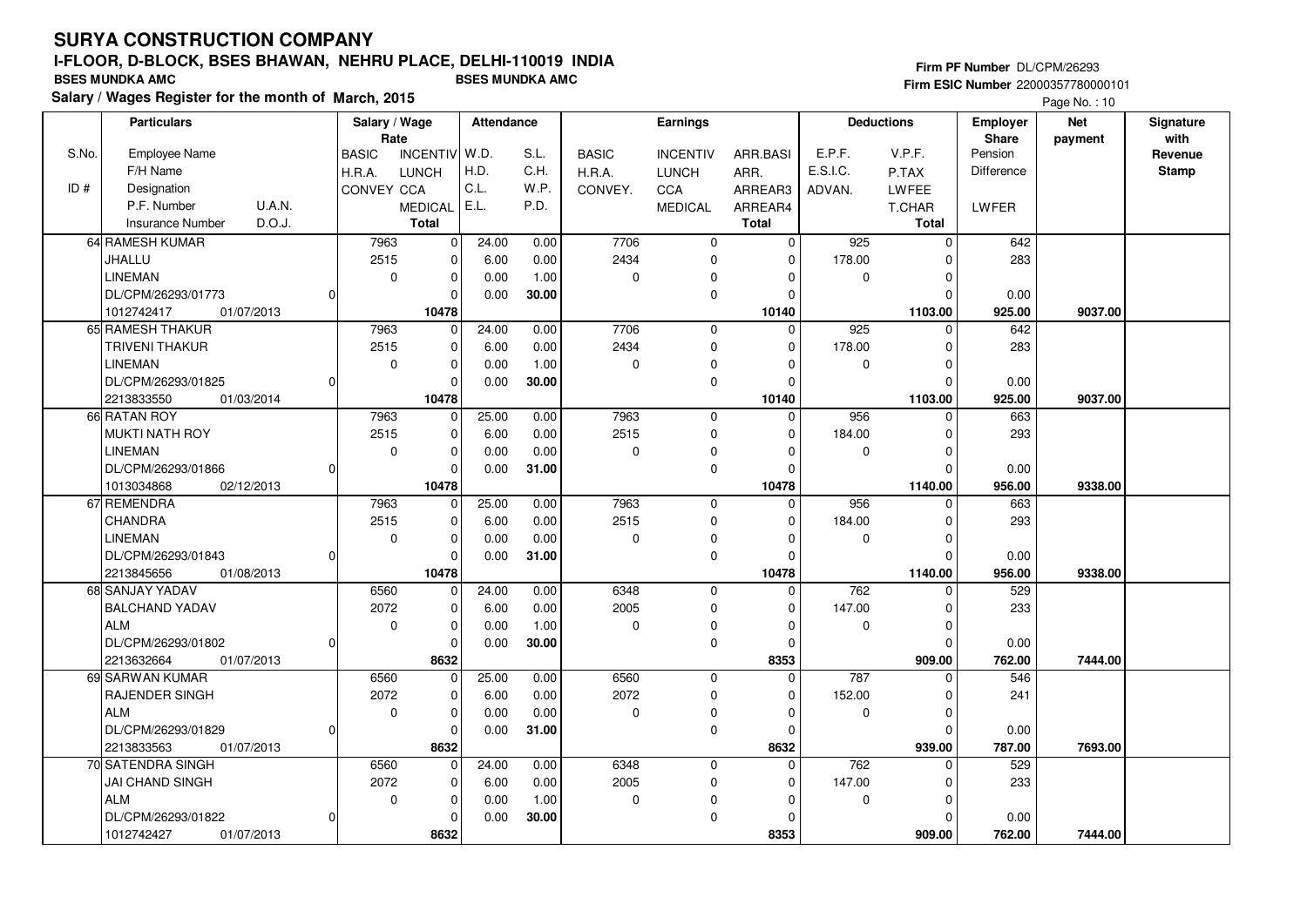#### **Firm PF Number** DL/CPM/26293 **Firm ESIC Number** 22000357780000101

|       | <b>Particulars</b>                |          | Salary / Wage<br>Rate |                 | Attendance |       |              | <b>Earnings</b> |              |             | <b>Deductions</b> | <b>Employer</b><br>Share | <b>Net</b> | Signature<br>with |
|-------|-----------------------------------|----------|-----------------------|-----------------|------------|-------|--------------|-----------------|--------------|-------------|-------------------|--------------------------|------------|-------------------|
| S.No. | Employee Name                     |          | <b>BASIC</b>          | <b>INCENTIV</b> | W.D.       | S.L.  | <b>BASIC</b> | <b>INCENTIV</b> | ARR.BASI     | E.P.F.      | V.P.F.            | Pension                  | payment    | Revenue           |
|       | F/H Name                          |          | H.R.A.                | <b>LUNCH</b>    | H.D.       | C.H.  | H.R.A.       | <b>LUNCH</b>    | ARR.         | E.S.I.C.    | P.TAX             | Difference               |            | <b>Stamp</b>      |
| ID#   | Designation                       |          | <b>CONVEY CCA</b>     |                 | C.L.       | W.P.  | CONVEY.      | CCA             | ARREAR3      | ADVAN.      | LWFEE             |                          |            |                   |
|       | P.F. Number<br><b>U.A.N.</b>      |          |                       | <b>MEDICAL</b>  | E.L.       | P.D.  |              | <b>MEDICAL</b>  | ARREAR4      |             | T.CHAR            | <b>LWFER</b>             |            |                   |
|       | D.O.J.<br><b>Insurance Number</b> |          |                       | <b>Total</b>    |            |       |              |                 | <b>Total</b> |             | <b>Total</b>      |                          |            |                   |
|       | 71 SATYA NARAIN SINGH             |          | 7963                  | $\mathbf 0$     | 24.00      | 0.00  | 7706         | $\mathbf 0$     | $\mathbf 0$  | 925         | $\mathbf 0$       | 642                      |            |                   |
|       | <b>RAVINDER SINGH</b>             |          | 2515                  | $\mathbf 0$     | 6.00       | 0.00  | 2434         | $\mathbf 0$     | $\Omega$     | 178.00      | $\Omega$          | 283                      |            |                   |
|       | <b>LINEMAN</b>                    |          | $\mathbf 0$           | $\mathbf 0$     | 0.00       | 1.00  | $\mathbf 0$  | $\Omega$        | 0            | $\mathbf 0$ | $\Omega$          |                          |            |                   |
|       | DL/CPM/26293/01774                |          |                       | $\mathbf 0$     | 0.00       | 30.00 |              | $\mathbf 0$     | 0            |             | $\Omega$          | 0.00                     |            |                   |
|       | 1012742428<br>01/07/2013          |          |                       | 10478           |            |       |              |                 | 10140        |             | 1103.00           | 925.00                   | 9037.00    |                   |
|       | 72 SAURABH SINGH YADAV            |          | 6560                  | $\mathbf 0$     | 25.00      | 0.00  | 6560         | $\mathbf 0$     | $\Omega$     | 787         | $\Omega$          | 546                      |            |                   |
|       | OM PRAKASH YADAV                  |          | 2072                  | 0               | 6.00       | 0.00  | 2072         | $\mathbf 0$     | 0            | 152.00      | $\Omega$          | 241                      |            |                   |
|       | <b>ALM</b>                        |          | $\mathbf 0$           | 0               | 0.00       | 0.00  | 0            | $\Omega$        | $\Omega$     | 0           | $\Omega$          |                          |            |                   |
|       | DL/CPM/26293/02041                | $\Omega$ |                       | $\Omega$        | 0.00       | 31.00 |              | $\mathbf 0$     | $\Omega$     |             | $\Omega$          | 0.00                     |            |                   |
|       | 2213972594<br>01/11/2014          |          |                       | 8632            |            |       |              |                 | 8632         |             | 939.00            | 787.00                   | 7693.00    |                   |
|       | 73 SHAMBHU SINGH                  |          | 7963                  | $\Omega$        | 25.00      | 0.00  | 7963         | $\mathsf 0$     | $\Omega$     | 956         | $\mathbf{0}$      | 663                      |            |                   |
|       | LT ARJUN PRASAD SINGH             |          | 2515                  | $\mathbf 0$     | 6.00       | 0.00  | 2515         | $\mathbf 0$     | $\Omega$     | 184.00      | $\Omega$          | 293                      |            |                   |
|       | <b>FITTER</b>                     |          | 0                     | $\mathbf 0$     | 0.00       | 0.00  | 0            | $\mathbf 0$     | $\Omega$     | 0           | $\Omega$          |                          |            |                   |
|       | DL/CPM/26293/01761                | $\Omega$ |                       | $\Omega$        | 0.00       | 31.00 |              | $\mathbf 0$     | $\Omega$     |             | $\Omega$          | 0.00                     |            |                   |
|       | 01/07/2013<br>1010079152          |          |                       | 10478           |            |       |              |                 | 10478        |             | 1140.00           | 956.00                   | 9338.00    |                   |
|       | 74 SHANKAR SINGH                  |          | 7963                  | $\mathbf 0$     | 25.00      | 0.00  | 7963         | $\mathbf 0$     | $\Omega$     | 956         | 0                 | 663                      |            |                   |
|       | <b>KHARTAR SINGH</b>              |          | 2515                  | $\Omega$        | 6.00       | 0.00  | 2515         | $\mathbf 0$     | $\Omega$     | 184.00      | $\Omega$          | 293                      |            |                   |
|       | <b>LINEMAN</b>                    |          | $\mathbf 0$           | $\mathbf 0$     | 0.00       | 0.00  | 0            | $\mathbf 0$     | $\Omega$     | $\mathbf 0$ | $\Omega$          |                          |            |                   |
|       | DL/CPM/26293/01805                | $\Omega$ |                       | 0               | 0.00       | 31.00 |              | $\mathbf 0$     | $\Omega$     |             | $\Omega$          | 0.00                     |            |                   |
|       | 2213832584<br>01/07/2013          |          |                       | 10478           |            |       |              |                 | 10478        |             | 1140.00           | 956.00                   | 9338.00    |                   |
|       | 75 SHASHANK SHEKHAR               |          | 6560                  | $\mathbf 0$     | 24.00      | 0.00  | 6348         | $\mathbf 0$     | $\Omega$     | 762         | $\Omega$          | 529                      |            |                   |
|       | <b>SITA RAM MANDAL</b>            |          | 2072                  | $\mathbf 0$     | 6.00       | 0.00  | 2005         | $\mathbf 0$     | $\Omega$     | 147.00      | $\Omega$          | 233                      |            |                   |
|       | <b>ALM</b>                        |          | 0                     | 0               | 0.00       | 1.00  | 0            | 0               | $\Omega$     | 0           | $\Omega$          |                          |            |                   |
|       | DL/CPM/26293/01845                | $\Omega$ |                       | $\mathbf 0$     | 0.00       | 30.00 |              | $\mathbf 0$     | $\mathbf 0$  |             | $\Omega$          | 0.00                     |            |                   |
|       | 1012742429<br>01/08/2013          |          |                       | 8632            |            |       |              |                 | 8353         |             | 909.00            | 762.00                   | 7444.00    |                   |
|       | 76 SHIV KUMAR                     |          | 6560                  | $\mathbf 0$     | 24.00      | 0.00  | 6348         | $\mathbf{0}$    | $\Omega$     | 762         | $\mathbf 0$       | 529                      |            |                   |
|       | <b>CHALITRA LAL</b>               |          | 2072                  | $\mathbf 0$     | 6.00       | 0.00  | 2005         | $\mathbf 0$     | $\Omega$     | 147.00      | $\Omega$          | 233                      |            |                   |
|       | <b>ALM</b>                        |          | $\mathbf 0$           | $\mathbf 0$     | 0.00       | 1.00  | 0            | 0               | 0            | 0           | $\Omega$          |                          |            |                   |
|       | DL/CPM/26293/01775                | $\Omega$ |                       | 0               | 0.00       | 30.00 |              | $\mathbf 0$     | 0            |             | $\Omega$          | 0.00                     |            |                   |
|       | 1012742430<br>01/07/2013          |          |                       | 8632            |            |       |              |                 | 8353         |             | 909.00            | 762.00                   | 7444.00    |                   |
|       | 77 SHYAM SUNDER                   |          | 7963                  | $\Omega$        | 24.00      | 0.00  | 7706         | $\mathbf 0$     | $\Omega$     | 925         | $\Omega$          | 642                      |            |                   |
|       | RAM NATH SHARMA                   |          | 2515                  | 0               | 6.00       | 0.00  | 2434         | 0               | 0            | 178.00      | $\Omega$          | 283                      |            |                   |
|       | <b>LINEMAN</b>                    |          | $\mathbf 0$           | 0               | 0.00       | 1.00  | 0            | $\Omega$        | $\Omega$     | $\mathbf 0$ | $\Omega$          |                          |            |                   |
|       | DL/CPM/26293/01847                | 0        |                       | $\Omega$        | 0.00       | 30.00 |              | $\mathbf 0$     | $\Omega$     |             | $\Omega$          | 0.00                     |            |                   |
|       | 2213857503<br>02/09/2013          |          |                       | 10478           |            |       |              |                 | 10140        |             | 1103.00           | 925.00                   | 9037.00    |                   |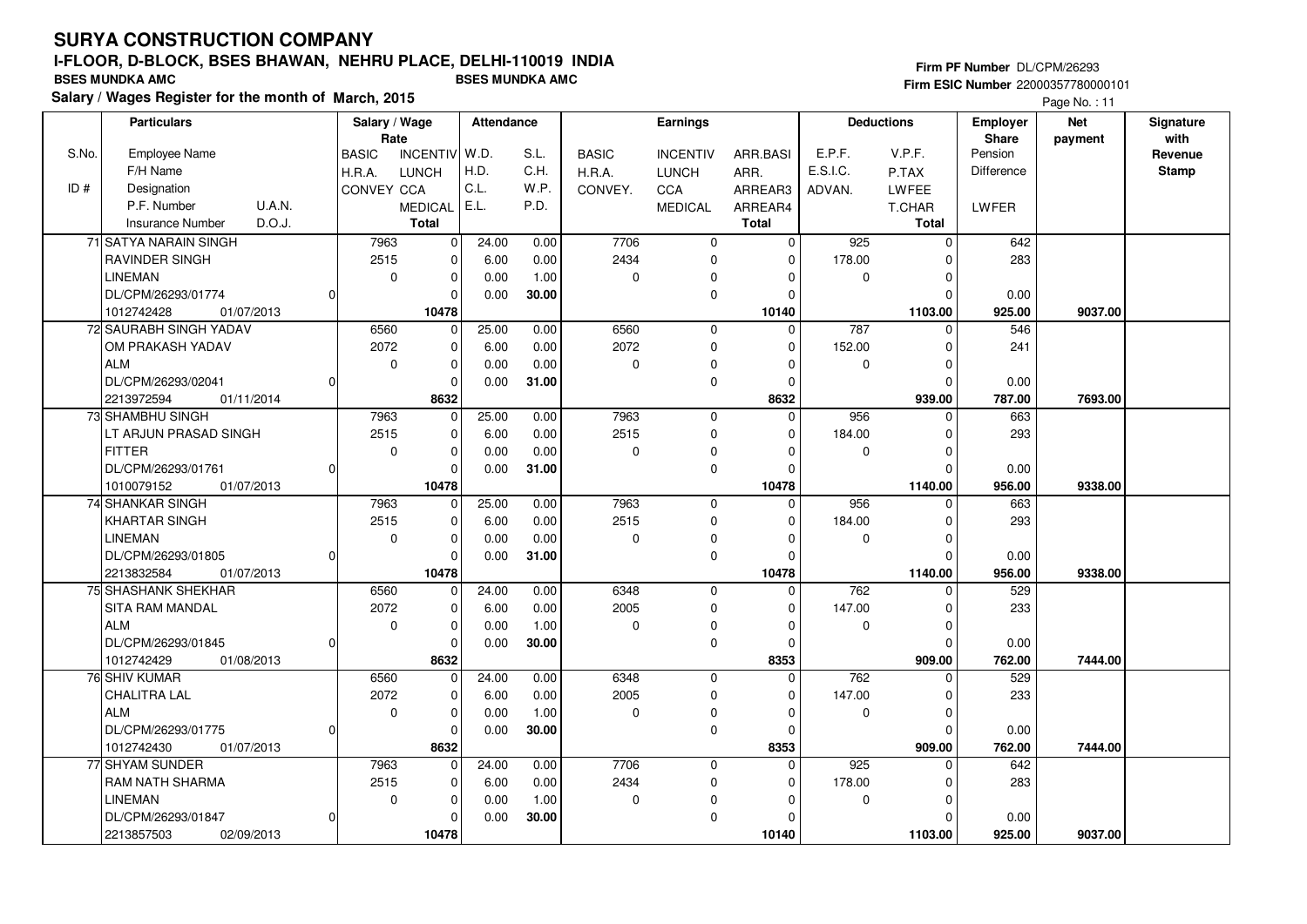#### **Firm PF Number** DL/CPM/26293 **Firm ESIC Number** 22000357780000101

|       | <b>Particulars</b>                |          | Salary / Wage<br>Rate |                 | Attendance |       |              | Earnings        |              |          | <b>Deductions</b> | <b>Employer</b><br>Share | <b>Net</b> | Signature<br>with |
|-------|-----------------------------------|----------|-----------------------|-----------------|------------|-------|--------------|-----------------|--------------|----------|-------------------|--------------------------|------------|-------------------|
| S.No. | Employee Name                     |          | <b>BASIC</b>          | <b>INCENTIV</b> | W.D.       | S.L.  | <b>BASIC</b> | <b>INCENTIV</b> | ARR.BASI     | E.P.F.   | V.P.F.            | Pension                  | payment    | Revenue           |
|       | F/H Name                          |          | H.R.A.                | <b>LUNCH</b>    | H.D.       | C.H.  | H.R.A.       | <b>LUNCH</b>    | ARR.         | E.S.I.C. | P.TAX             | Difference               |            | <b>Stamp</b>      |
| ID#   | Designation                       |          | CONVEY CCA            |                 | C.L.       | W.P.  | CONVEY.      | CCA             | ARREAR3      | ADVAN.   | LWFEE             |                          |            |                   |
|       | P.F. Number<br>U.A.N.             |          |                       | <b>MEDICAL</b>  | E.L.       | P.D.  |              | <b>MEDICAL</b>  | ARREAR4      |          | T.CHAR            | LWFER                    |            |                   |
|       | D.O.J.<br><b>Insurance Number</b> |          |                       | <b>Total</b>    |            |       |              |                 | <b>Total</b> |          | <b>Total</b>      |                          |            |                   |
|       | 78 SITARAM SINGH                  |          | 7963                  | $\mathbf 0$     | 24.00      | 0.00  | 7706         | $\mathbf 0$     | $\mathbf 0$  | 925      | $\Omega$          | 642                      |            |                   |
|       | <b>MISARI SINGH</b>               |          | 2515                  | $\mathbf 0$     | 6.00       | 0.00  | 2434         | $\mathbf 0$     | $\mathbf 0$  | 178.00   | $\Omega$          | 283                      |            |                   |
|       | <b>LINEMAN</b>                    |          | $\mathbf 0$           | 0               | 0.00       | 1.00  | 0            | $\mathbf 0$     | $\Omega$     | 0        | $\Omega$          |                          |            |                   |
|       | DL/CPM/26293/01842                | O        |                       | $\mathbf 0$     | 0.00       | 30.00 |              | $\mathbf 0$     | $\Omega$     |          | $\Omega$          | 0.00                     |            |                   |
|       | 16/07/2013<br>2213840987          |          |                       | 10478           |            |       |              |                 | 10140        |          | 1103.00           | 925.00                   | 9037.00    |                   |
|       | 79 SUBHASH KUMAR                  |          | 6560                  | $\mathbf{0}$    | 25.00      | 0.00  | 6560         | 0               | $\Omega$     | 787      | $\Omega$          | 546                      |            |                   |
|       | <b>MAHINDRA SAH</b>               |          | 2072                  | $\mathbf 0$     | 6.00       | 0.00  | 2072         | $\mathbf 0$     | $\mathbf 0$  | 152.00   | $\Omega$          | 241                      |            |                   |
|       | <b>ALM</b>                        |          | $\mathbf 0$           | 0               | 0.00       | 0.00  | 0            | $\mathbf 0$     | $\Omega$     | 0        | $\Omega$          |                          |            |                   |
|       | DL/CPM/26293/01894                | $\Omega$ |                       | $\mathbf 0$     | 0.00       | 31.00 |              | $\mathbf 0$     | $\mathbf 0$  |          | $\Omega$          | 0.00                     |            |                   |
|       | 2213958700<br>01/09/2014          |          |                       | 8632            |            |       |              |                 | 8632         |          | 939.00            | 787.00                   | 7693.00    |                   |
|       | 80 SUDHIR                         |          | 6560                  | $\overline{0}$  | 24.00      | 0.00  | 6348         | 0               | $\mathbf 0$  | 762      | 0                 | 529                      |            |                   |
|       | MAHESH SINGH                      |          | 2072                  | 0               | 6.00       | 0.00  | 2005         | $\mathbf 0$     | $\mathbf 0$  | 147.00   | $\Omega$          | 233                      |            |                   |
|       | <b>ALM</b>                        |          | $\mathbf 0$           | 0               | 0.00       | 1.00  | 0            | $\mathbf 0$     | $\Omega$     | 0        | $\Omega$          |                          |            |                   |
|       | DL/CPM/26293/01796                | O        |                       | 0               | 0.00       | 30.00 |              | $\pmb{0}$       | $\Omega$     |          | $\Omega$          | 0.00                     |            |                   |
|       | 1113973792<br>01/07/2013          |          |                       | 8632            |            |       |              |                 | 8353         |          | 909.00            | 762.00                   | 7444.00    |                   |
|       | 81 SURESH KUMAR                   |          | 8675                  | 0               | 25.00      | 0.00  | 8675         | $\mathbf 0$     | $\mathbf 0$  | 1041     | $\Omega$          | 723                      |            |                   |
|       | <b>ROSHAN SINGH</b>               |          | 2739                  | $\mathbf{0}$    | 6.00       | 0.00  | 2739         | $\mathbf 0$     | $\Omega$     | 200.00   | $\Omega$          | 318                      |            |                   |
|       | <b>SUPERVISOR</b>                 |          | $\mathbf 0$           | $\mathbf 0$     | 0.00       | 0.00  | 0            | $\pmb{0}$       | $\Omega$     | 0        | $\Omega$          |                          |            |                   |
|       | DL/CPM/26293/01776                | $\Omega$ |                       | 0               | 0.00       | 31.00 |              | $\mathbf 0$     | $\Omega$     |          | $\Omega$          | 0.00                     |            |                   |
|       | 1012742436<br>01/07/2013          |          |                       | 11414           |            |       |              |                 | 11414        |          | 1241.00           | 1041.00                  | 10173.00   |                   |
|       | 82 SURESH KUMAR                   |          | 6560                  | $\mathbf{0}$    | 24.00      | 0.00  | 6348         | $\mathbf 0$     | $\mathbf 0$  | 762      |                   | 529                      |            |                   |
|       | <b>MUNNE SINGH</b>                |          | 2072                  | 0               | 6.00       | 0.00  | 2005         | $\mathbf 0$     | $\Omega$     | 147.00   | $\Omega$          | 233                      |            |                   |
|       | <b>ALM</b>                        |          | $\mathbf 0$           | $\mathbf 0$     | 0.00       | 1.00  | 0            | $\mathbf 0$     | $\mathbf 0$  | 0        | $\Omega$          |                          |            |                   |
|       | DL/CPM/26293/01777                | $\Omega$ |                       | $\mathbf 0$     | 0.00       | 30.00 |              | $\pmb{0}$       | $\mathbf 0$  |          | $\Omega$          | 0.00                     |            |                   |
|       | 1012742437<br>01/07/2013          |          |                       | 8632            |            |       |              |                 | 8353         |          | 909.00            | 762.00                   | 7444.00    |                   |
|       | 83 SUSHIL KANT JHA                |          | 6560                  | $\mathbf{0}$    | 25.00      | 0.00  | 6560         | $\mathbf 0$     | $\Omega$     | 787      | $\Omega$          | 546                      |            |                   |
|       | <b>TIIKESHWAR</b>                 |          | 2072                  | 0               | 6.00       | 0.00  | 2072         | $\mathbf 0$     | $\Omega$     | 152.00   | $\Omega$          | 241                      |            |                   |
|       | <b>ALM</b>                        |          | $\mathbf 0$           | $\mathbf{0}$    | 0.00       | 0.00  | 0            | $\mathbf 0$     | $\Omega$     | 0        | $\Omega$          |                          |            |                   |
|       | DL/CPM/26293/01823                | $\Omega$ |                       | 0               | 0.00       | 31.00 |              | $\mathbf 0$     | $\mathbf 0$  |          | $\Omega$          | 0.00                     |            |                   |
|       | 2212742439<br>01/09/2014          |          |                       | 8632            |            |       |              |                 | 8632         |          | 939.00            | 787.00                   | 7693.00    |                   |
|       | 84 UDAY KUMAR SINGH               |          | 7963                  | 0               | 24.00      | 0.00  | 7706         | $\mathbf 0$     | 0            | 925      | $\Omega$          | 642                      |            |                   |
|       | VINAY SINGH                       |          | 2515                  | 0               | 6.00       | 0.00  | 2434         | 0               | 0            | 178.00   | $\Omega$          | 283                      |            |                   |
|       | <b>LINEMAN</b>                    |          | $\mathbf 0$           | $\pmb{0}$       | 0.00       | 1.00  | 0            | $\mathbf 0$     | $\Omega$     | 0        | $\Omega$          |                          |            |                   |
|       | DL/CPM/26293/01781                | $\Omega$ |                       | 0               | 0.00       | 30.00 |              | $\mathbf 0$     | $\Omega$     |          | $\Omega$          | 0.00                     |            |                   |
|       | 1012925394<br>01/07/2013          |          |                       | 10478           |            |       |              |                 | 10140        |          | 1103.00           | 925.00                   | 9037.00    |                   |